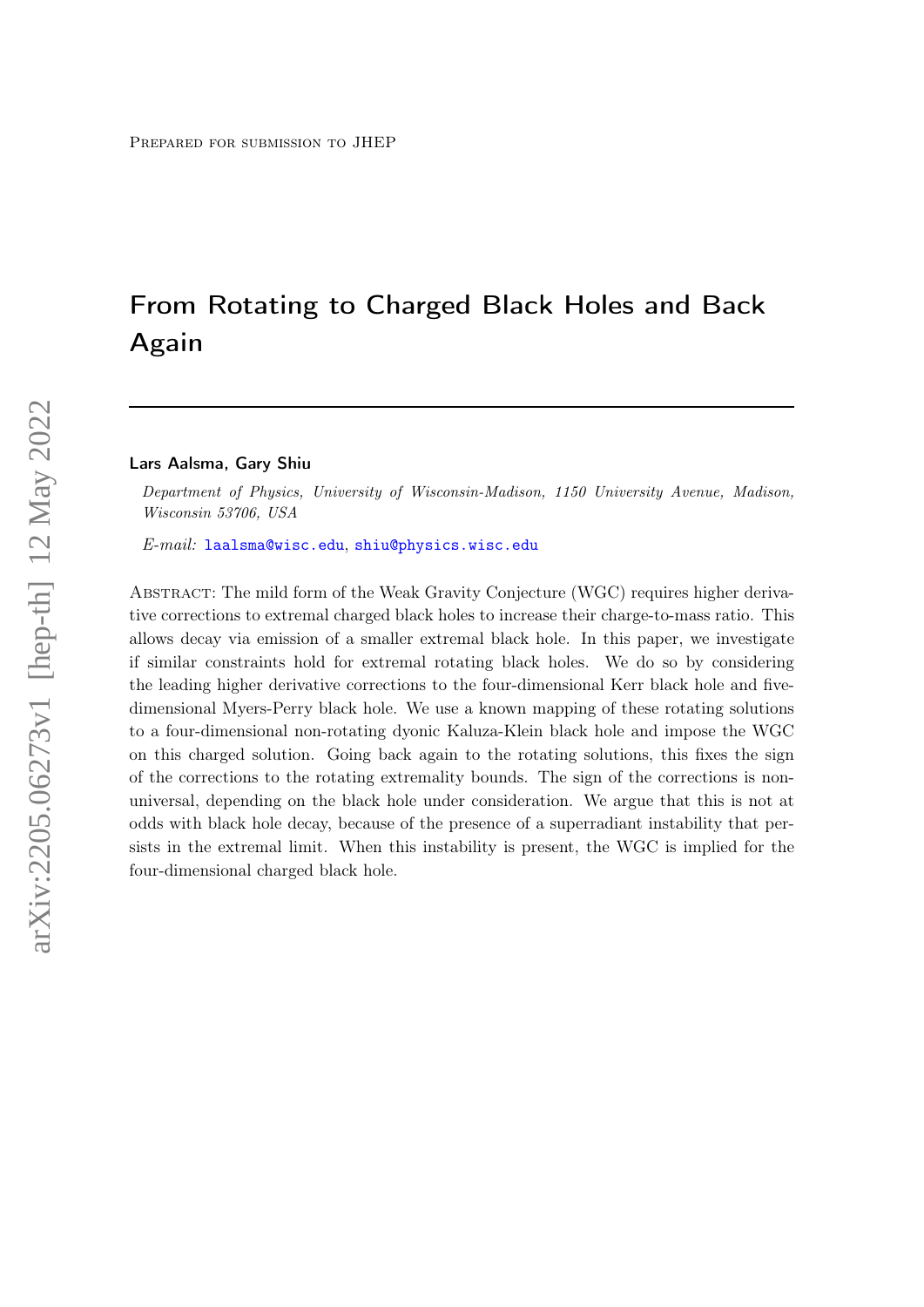# Contents

| $\mathbf{1}$ | Introduction                                                    |                |
|--------------|-----------------------------------------------------------------|----------------|
| $\bf{2}$     | Mapping Rotation to Charge                                      | 3              |
|              | Kaluza-Klein Black Hole<br>2.1                                  | 3              |
|              | Myers-Perry Black Hole<br>2.2                                   | 5              |
|              | Kerr Black Hole<br>2.3                                          | $\overline{7}$ |
| 3            | Higher Derivative Corrections and the Weak Gravity Conjecture   | 9              |
|              | Higher Derivative Corrections to Myers-Perry Black Hole<br>3.1  | 10             |
|              | Higher Derivative Corrections to Kaluza-Klein Black Hole<br>3.2 | 10             |
|              | Higher Derivative Corrections to Kerr Black Hole<br>3.3         | 12             |
| 4            | Superradiant Instabilities                                      | 14             |
|              | Rotational Superradiance<br>4.1                                 | 14             |
|              | Charged Superradiance<br>4.2                                    | 15             |
|              | 4.3<br>Superradiance vs. Weak Gravity Conjecture                | 16             |
| 5            | Conclusions                                                     | 17             |
|              | Details on Kaluza-Klein Reduction                               |                |
|              |                                                                 |                |

# <span id="page-1-0"></span>1 Introduction

According to the Weak Gravity Conjecture (WGC), black holes should be able to decay even in the extremal limit where their temperature goes to zero and decay via Hawking radiation shuts off [\[1\]](#page-19-0). Although this motivation is somewhat heuristic and difficult to substantiate, it provides a useful intuition that is helpful in investigating various swampland conjectures. Indeed, the instability of gravitational solutions seems to be a key property of quantum gravity in the absence of stabilizing symmetries such as supersymmetry [\[2,](#page-20-0) [3\]](#page-20-1). Of course, most rigorous evidence in favor of the WGC comes from string theory compactifications. In fact, string theory considerations have motivated stronger versions of the WGC  $[4-6]$  $[4-6]$ which require infinitely many superextremal states. By now, numerous tests of the WGC, including its strong forms, have been carried out in different string compactifications [\[7–](#page-20-4) [12\]](#page-20-5). No single violation has been found to date substantiating the heuristic black hole decay argument.

Various works have therefore applied this logic to different spacetimes, such as charged black holes in asymptotically Anti-de Sitter space [\[13,](#page-20-6) [14\]](#page-20-7) and de Sitter space [\[15,](#page-20-8) [16\]](#page-20-9), which gives new constraints on the particle spectrum of a theory for it to belong to the landscape. This idea has also been applied to bound the sign of higher derivative corrections to extremal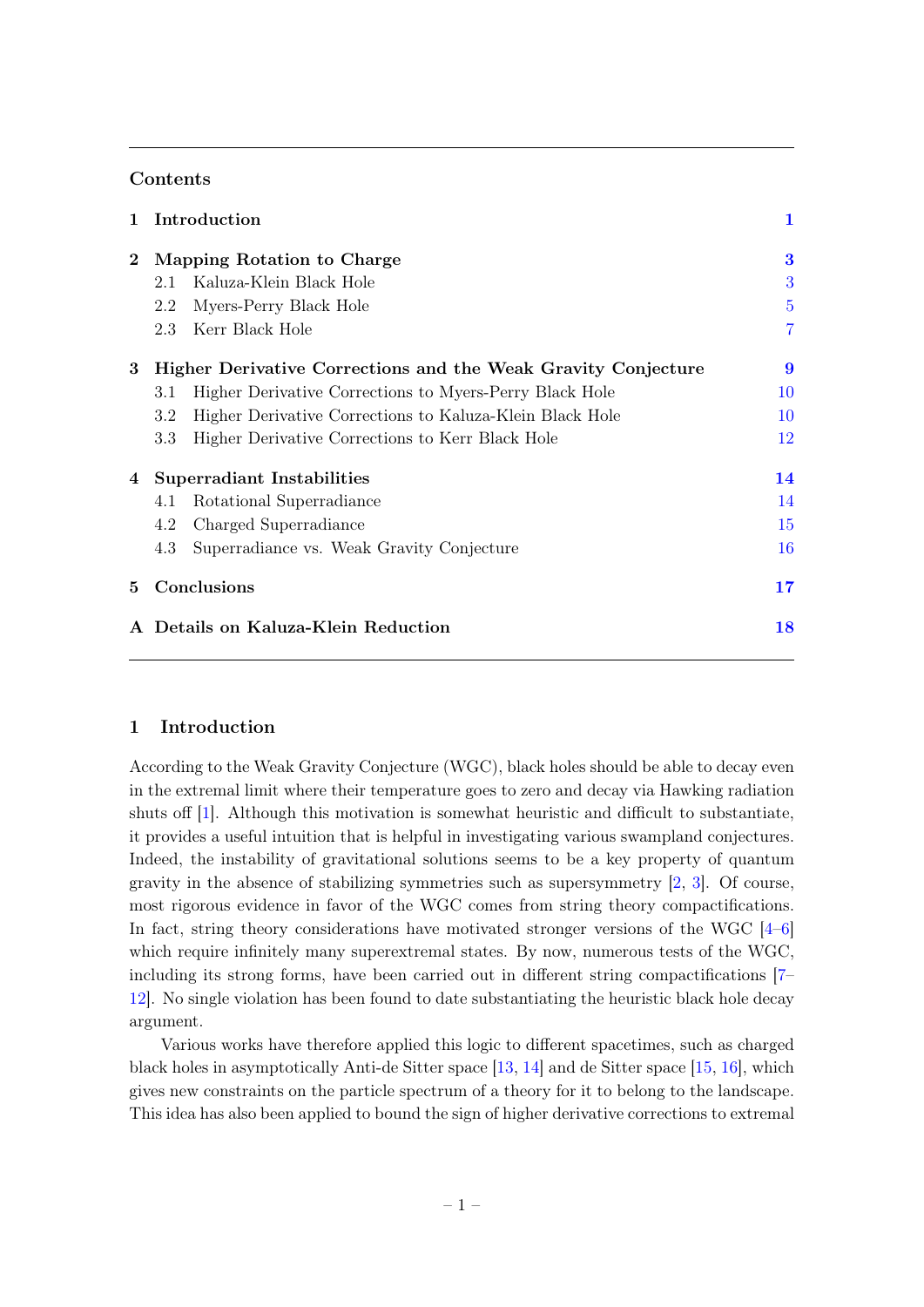black holes [\[17](#page-20-10)[–25\]](#page-21-0). Satisfying this so-called mild version of the WGC requires the sign of the Wilson coefficients to increase the charge-to-mass ratio of extremal black holes. Vice versa, positivity bounds on Wilson coefficients have been used to give derivations of the WGC [\[19,](#page-20-11) [26,](#page-21-1) [27\]](#page-21-2), and such positivity arguments have been extended to different classes of black holes [\[28,](#page-21-3) [29\]](#page-21-4).

It should be noted that the scattering positivity bounds are weakened by gravity [\[19,](#page-20-11) [30,](#page-21-5) [31\]](#page-21-6), and so their applicability to proving the WGC holds under the assumption that the gravitational modification is small [\[19,](#page-20-11) [32\]](#page-21-7). Higher derivative corrections to purely rotating solutions have also been considered  $[33-35]$  $[33-35]$ .<sup>[1](#page-2-0)</sup>

At first sight, requiring black hole decay does not seem to yield any constraints on rotating black holes. Extremal rotating black holes can lose their angular momentum via superradiance. This instability allows these black holes to lose their angular momentum without a constraint on the angular momentum-to-mass ratio that bears resemblance to the WGC with charge exchanged for angular momentum. Moreover, for pure gravity in six and higher spacetime dimensions, black holes with a fixed mass may have arbitrarily large angular momentum [\[39\]](#page-21-10). On the other hand, assuming a weakly coupled UV completion, coupling a tower of higher-spin states to gravity does seem to impose a WGC-like constraint on the light particle spectrum<sup>[2](#page-2-1)</sup> for the theory to be causal  $[40]$ . Furthermore, it was shown that for BTZ black holes perturbed by a relevant deformation, a spinning WGC follows from the holographic c-theorem [\[41\]](#page-22-0). Overall, these arguments suggest that the status of a rotating WGC is unclear.

In this paper, we will further study the rotating WGC by focussing on a particular class of rotating black hole solutions in four and five dimensions, that can be mapped to charged and non-rotating four-dimensional Kaluza-Klein black holes. This mapping has the advantage that, without rotation, the WGC can be unambiguously imposed on the fourdimensional Kaluza-Klein black hole. By including the leading higher derivative corrections to these black holes and imposing the WGC, we obtain new positivity bounds that need to be satisfied by extremal four-dimensional Kerr and five-dimensional Myers-Perry black holes with two equal rotations. This can be viewed as the total landscaping principle [\[41\]](#page-22-0) on steroids: we fix the sign of the Wilson coefficients by imposing the WGC on one black hole solution and see how this constraint propagates under an intricate chain of dualities. The logic we apply here is similar to that of [\[24\]](#page-21-12). In that paper, black holes with a NUT charge were constrained by reducing to one dimension lower where this charge becomes magnetic. What is even more interesting here, as we shall see, is that mapping rotation to charge allows us to fix the sign of a Wilson coefficient whose positivity bound from scattering is currently unknown. Similar relations between charged and rotating black holes have been exploited in [\[41\]](#page-22-0).

<span id="page-2-0"></span><sup>&</sup>lt;sup>1</sup>Higher derivative corrections have also been found to decrease the Euclidean action of axionic wormholes with a fixed charge [\[36,](#page-21-13) [37\]](#page-21-14). Moreover, pure axionic wormholes were recently shown to be perturbatively stable [\[38\]](#page-21-15). These results combined seems to suggest that the axionic WGC is a statement about wormhole fragmentation dominating the path integral

<span id="page-2-1"></span><sup>&</sup>lt;sup>2</sup>More precisely, the WGC-like constraint applies to higher spin states with mass  $m<sub>J</sub> \ll \Lambda_{\text{QFT}}$  where  $\Lambda$ <sub>OFT</sub> is the energy scale where QFT breaks down.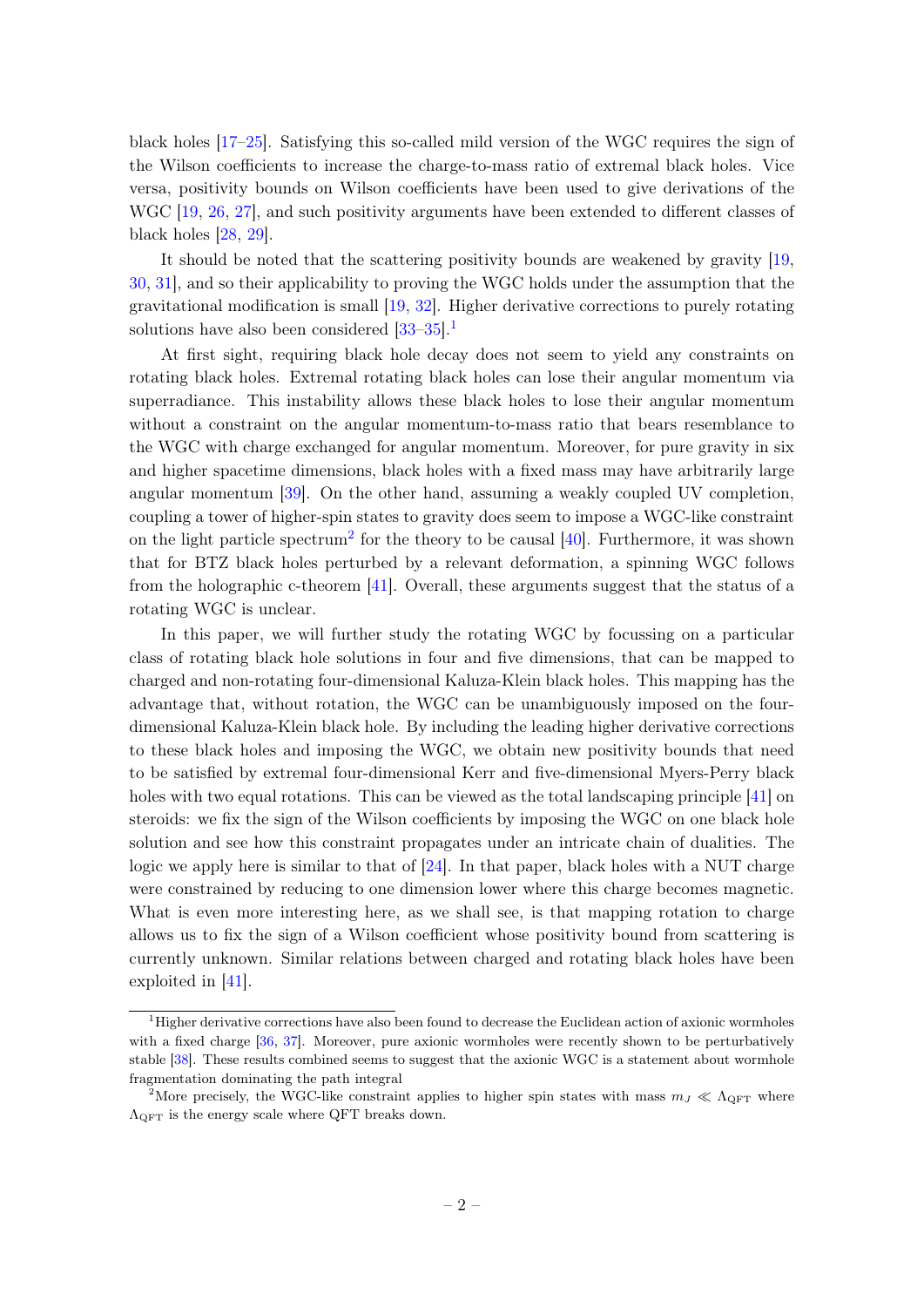Our main finding is that the sign of the corrections to the extremality bound of rotating black holes do not seem to fall into a pattern consistent with a rotating WGC bound. We show in detail that this is consistent with the black hole decay argument, because, as anticipated, these black holes have a superradiant instability. However, satisfying the charged WGC still constrains the sign of the Wilson coefficients since this instability can only occur when the charged WGC is satisfied.

The rest of this paper is organized as follows. In section [2](#page-3-0) we show how the Kerr and five-dimensional Myers-Perry black hole can be mapped to a non-rotating dyonic Kaluza-Klein black hole. Then, in section [3](#page-9-0) we compute the leading higher derivative corrections to the extremality bound of extremal Kerr, Myers-Perry and non-rotating dyonic Kaluza-Klein black holes. We discuss the relation between superradiance and the WGC in section [4](#page-14-0) and conclude in section [5.](#page-17-0)

# <span id="page-3-0"></span>2 Mapping Rotation to Charge

## <span id="page-3-1"></span>2.1 Kaluza-Klein Black Hole

To map extremal rotating Kerr and five-dimensional Myers-Perry black holes to pure charge solutions, we start with a rotating five-dimensional black hole constructed in [\[42\]](#page-22-1) that is a solution to the following five-dimensional action.

$$
I = \frac{1}{16\pi G_5} \int d^5 x \sqrt{-g_5} R_5 . \qquad (2.1)
$$

The line element of interest is (following the presentation of [\[43\]](#page-22-2)) given by

<span id="page-3-2"></span>
$$
ds^{2} = \frac{H_{q}}{H_{p}}(dy + A)^{2} - \frac{\Delta_{\theta}}{H_{q}}(dt - B)^{2} + H_{p}\left(\frac{dr^{2}}{\Delta} + d\theta^{2} + \frac{\Delta}{\Delta_{\theta}}\sin^{2}\theta d\phi^{2}\right)
$$
 (2.2)

The explicit expressions appearing in this metric are quite lengthy and given by

$$
H_p = r^2 + \alpha^2 \cos^2 \theta + r(p - 2m) + \frac{p}{p+q} \frac{(p-2m)(q-2m)}{2} + \frac{p}{2m(p+q)} \sqrt{(q^2 - 4m^2)(p^2 - 4m^2)} \alpha \cos \theta ,H_q = r^2 + \alpha^2 \cos^2 \theta + r(q - 2m) + \frac{q}{p+q} \frac{(p-2m)(q-2m)}{2} - \frac{q}{2m(p+q)} \sqrt{(q^2 - 4m^2)(p^2 - 4m^2)} \alpha \cos \theta ,
$$
\n(2.3)

$$
\Delta = r^2 + \alpha^2 - 2mr ,
$$
  
\n
$$
\Delta_{\theta} = r^2 + \alpha^2 \cos^2 \theta - 2mr ,
$$
\n(2.4)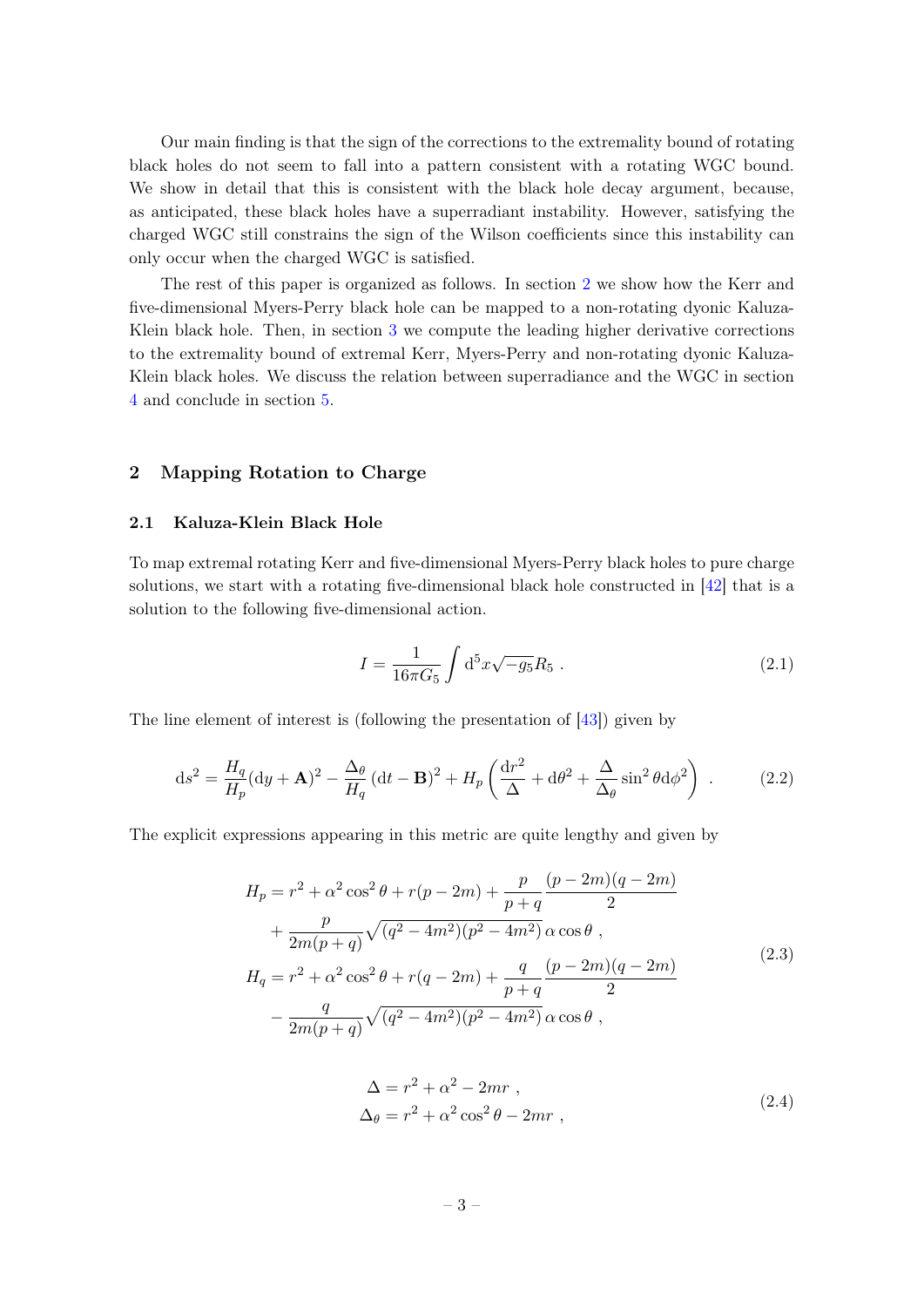$$
\mathbf{A} = -\left[\frac{Q}{4\pi}(r + \frac{p - 2m}{2}) - \sqrt{\frac{q^3(p^2 - 4m^2)}{4m^2(p + q)}}\,\alpha\cos\theta\right] H_q^{-1} \mathrm{d}t - \left[\frac{P}{4\pi}(H_q + \alpha^2\sin^2\theta)\cos\theta\right] \\
- \sqrt{\frac{p(q^2 - 4m^2)}{4m^2(p + q)^3}} [(p + q)(pr - m(p - 2m)) + q(p^2 - 4m^2)]\alpha\sin^2\theta\right] H_q^{-1} \mathrm{d}\phi , \\
\mathbf{B} = -\sqrt{pq}\frac{(pq + 4m^2)r - m(p - 2m)(q - 2m)}{2m(p + q)\Delta_\theta}\alpha\sin^2\theta \,\mathrm{d}\phi .
$$
\n(2.5)

The quantities A and B can be viewed as gauge fields when performing a reduction along the y and t-direction respectively. The associated electric and magnetic charges  $are^3$  $are^3$ 

$$
Q = 4\pi \sqrt{\frac{q(q^2 - 4m^2)}{p+q}},
$$
  
\n
$$
P = 4\pi \sqrt{\frac{p(p^2 - 4m^2)}{p+q}}.
$$
\n(2.6)

We work with positive charges, such that  $p, q \geq 0$ . After making the y-direction compact with radius  $R_5$ , such that  $y = y + 2\pi R_5$ , we perform a Kaluza-Klein reduction (whose details can be found in Appendix [A\)](#page-18-0) to obtain a rotating dyonic Kaluza-Klein black hole in four dimensions. In the Einstein frame, the action is given by

$$
I = \frac{1}{16\pi G_4} \int d^4x \sqrt{-g_4} \left( R_4 - \frac{1}{4} e^{-\sqrt{3}\Phi} F_{ab} F^{ab} - \frac{1}{2} (\partial \Phi)^2 \right) , \qquad (2.7)
$$

where  $\Phi$  is the canonically normalized scalar field. The equations of motion are

<span id="page-4-1"></span>
$$
G_{ab} - 8\pi G_4 T_{ab} = 0 ,
$$
  
\n
$$
\nabla_a (e^{-\sqrt{3}\Phi} F^{ab}) = 0 ,
$$
  
\n
$$
\Box \Phi + \frac{\sqrt{3}}{4} e^{-\sqrt{3}\Phi} F_{ab} F^{ab} = 0 ,
$$
\n(2.8)

where the stress tensor is given by

$$
16\pi G_4 T_{ab} = e^{-\sqrt{3}\Phi} \left( F_a{}^c F_{bc} - \frac{1}{4} g_{ab} F_{cd} F^{cd} \right) + \partial_a \Phi \partial_b \Phi - \frac{1}{2} g_{ab} (\partial \Phi)^2 . \tag{2.9}
$$

By reducing the five-dimensional black hole solution we find that the dilaton is given by

$$
\varphi = e^{-\Phi/\sqrt{3}} = \sqrt{\frac{H_q}{H_p}} \,, \tag{2.10}
$$

the field strength is defined as  $\mathbf{F} = d\mathbf{A}$  and the metric of the Kaluza-Klein black hole in the Einstein frame is

$$
ds^{2} = -\frac{\Delta_{\theta}}{\sqrt{H_{p}H_{q}}} \left(dt + \mathbf{B}\right)^{2} + \sqrt{H_{p}H_{q}} \left(\frac{dr^{2}}{\Delta} + d\theta^{2} + \frac{\Delta}{\Delta_{\theta}}\sin^{2}\theta d\phi^{2}\right) .
$$
 (2.11)

<span id="page-4-0"></span><sup>&</sup>lt;sup>3</sup>Our definition of the charges differs by a factor  $8\pi$  and a minus sign for the **B**-field as compared with [\[42,](#page-22-1) [43\]](#page-22-2).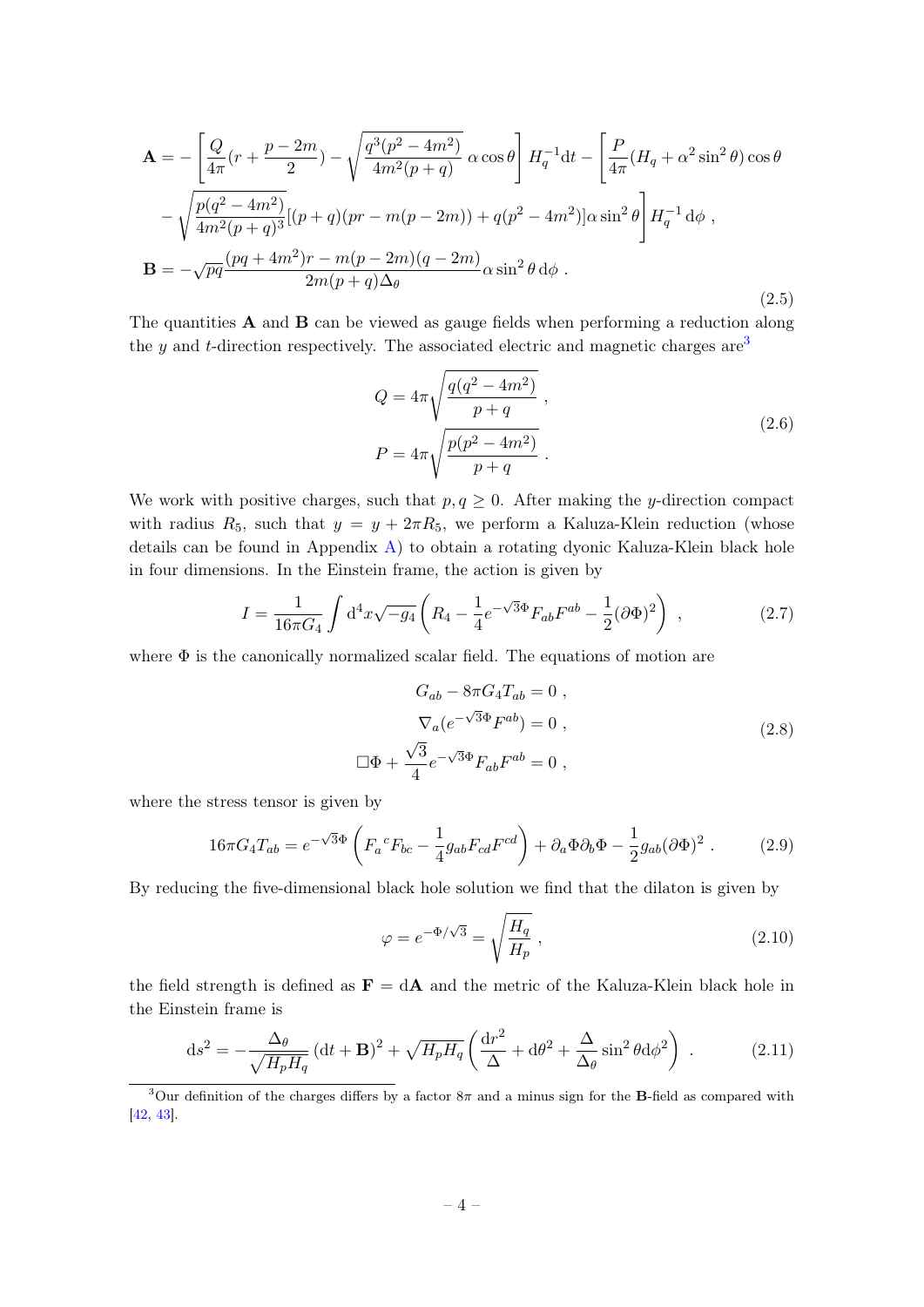This metric, dilaton and field strength configuration solves the equations of motion [\(2.8\)](#page-4-1). We find that the ADM mass and rotation are given by

$$
M_4^{\rm KK} = \frac{p+q}{4G_4} ,
$$
  
\n
$$
J_4^{\rm KK} = \frac{\sqrt{pq}(pq+4m^2)\alpha}{4G_4(p+q)m} .
$$
\n(2.12)

The horizon radii are given by the roots of  $\Delta(r)$  which yields

$$
r_{\pm} = m \pm \sqrt{m^2 - \alpha^2} \tag{2.13}
$$

Later, we will be interested in imposing the WGC on purely charged solutions, so with  $\alpha = 0$ . In that case, the extremality bound is given by  $m \geq 0$  which in terms of the ADM mass and charges reads

$$
M_4^{\rm KK} \ge \frac{1}{16\pi G_4} (Q^{2/3} + P^{2/3})^{3/2} . \tag{2.14}
$$

By adding a  $T^6$  to the four-dimensional Kaluza-Klein black hole metric these black holes can be interpreted as solutions of type IIA string theory. They then have a natural microscopic interpretation as a bound state of D0 and D6 branes [\[42\]](#page-22-1), which give rise to the electric and magnetic charges. Denoting  $N_0$  and  $N_6$  as the number of D0 and D6 branes, the charges are naturally quantized in the four-dimensional theory as [\[43\]](#page-22-2)

<span id="page-5-2"></span>
$$
Q = \frac{16\pi G_4}{R_5} N_0 ,
$$
  
\n
$$
P = 2\pi R_5 N_6 .
$$
\n(2.15)

We will now show how this purely charged solution is related to the rotating five-dimensional Myers-Perry black hole and the four-dimensional Kerr solution.

## <span id="page-5-0"></span>2.2 Myers-Perry Black Hole

We will now relate this rotating Kaluza-Klein solution to the Myers-Perry solution, which is the higher-dimensional generalization of the Kerr black hole [\[39\]](#page-21-10). In five dimensions, its line element is given by

<span id="page-5-1"></span>
$$
ds^{2} = -dt^{2} + \tilde{\Sigma} \left(\frac{\rho^{2}}{\tilde{\Delta}} d\rho^{2} + d\tilde{\theta}^{2}\right) + (\rho^{2} + a^{2}) \sin^{2} \tilde{\theta} d\phi^{2} + (\rho^{2} + b^{2}) \cos^{2} \tilde{\theta} d\tilde{\psi}^{2} + \frac{\mu}{\tilde{\Sigma}} \left(dt - a \sin^{2} \tilde{\theta} d\tilde{\phi} - b \cos^{2} \tilde{\theta} d\tilde{\psi}\right)^{2},
$$
\n(2.16)

with

$$
\tilde{\Sigma} = \rho^2 + a^2 \cos^2 \tilde{\theta} + b^2 \sin^2 \tilde{\theta} ,
$$
  
\n
$$
\tilde{\Delta} = (\rho^2 + a^2)(\rho^2 + b^2) - \mu \rho^2 .
$$
\n(2.17)

Here we put tildes on several quantities and coordinates that could be confused with similar expressions for the Kaluza-Klein black hole. Note that the angular coordinates obey  $(\tilde{\psi}, \tilde{\phi}, \tilde{\theta}) = (\tilde{\psi} + 2\pi, \tilde{\phi} + 2\pi, \tilde{\theta} + \frac{\pi}{2})$  $\frac{\pi}{2}$ .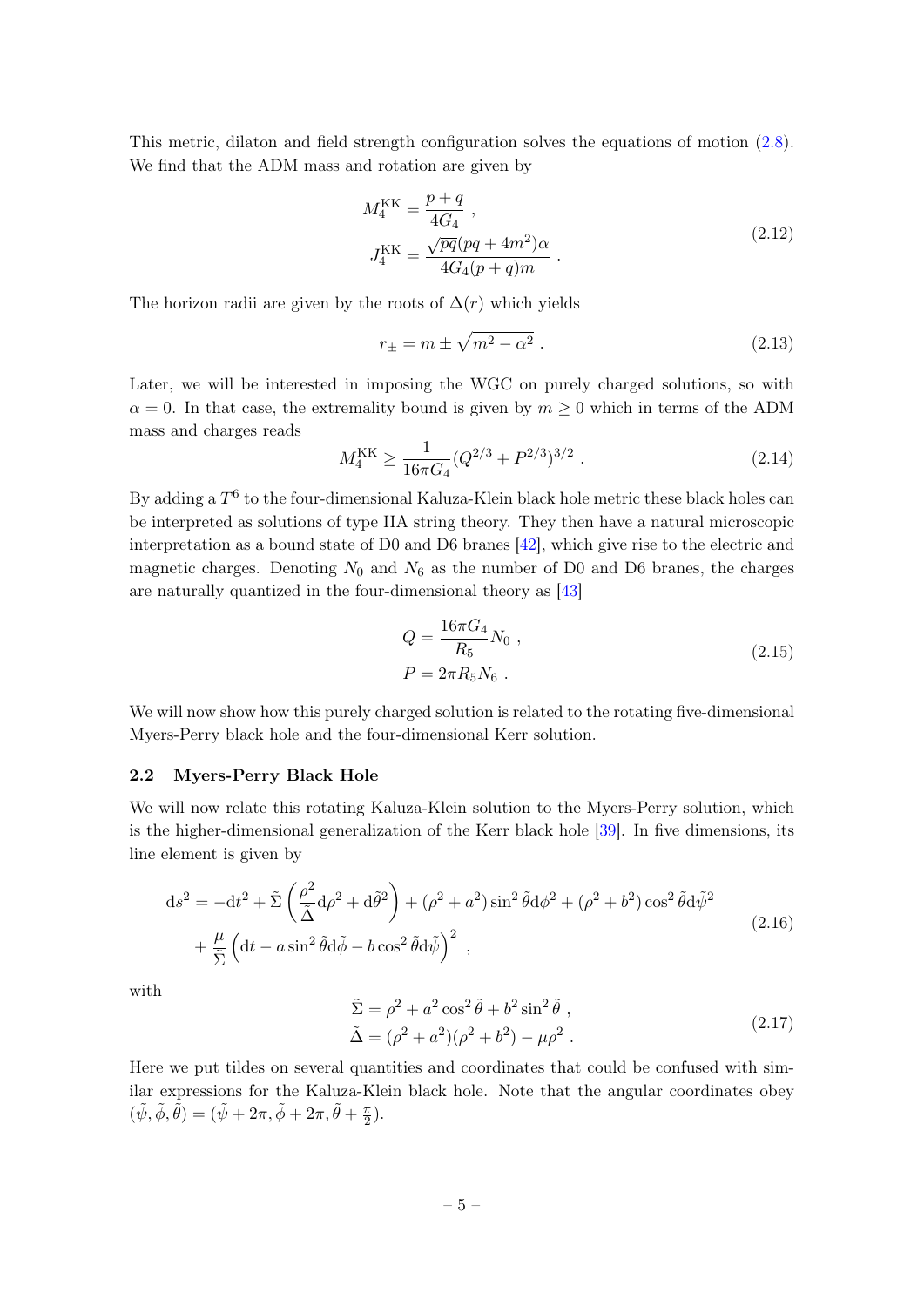The parameters  $(\mu, a, b)$  appearing in the line element are related to the ADM mass  $M_5^{\mathrm{MP}}$  and two rotations  $(J_{\tilde{\phi}}, J_{\tilde{\psi}})$  as follows.

$$
M_5^{\rm MP} = \frac{3\pi}{8G_5}\mu ,
$$
  
\n
$$
J_{\tilde{\phi}} = \frac{2}{3}M_5^{\rm MP}a ,
$$
  
\n
$$
J_{\tilde{\psi}} = \frac{2}{3}M_5^{\rm MP}b .
$$
\n(2.18)

The horizon radii are determined by the real and positive roots of  $\tilde{\Delta}(\rho)$  and given by

$$
\rho_{\pm} = \frac{1}{\sqrt{2}} \left( \mu - a^2 - b^2 \pm \sqrt{\left(a^2 + b^2 - \mu\right)^2 - 4a^2 b^2} \right)^{1/2},\tag{2.19}
$$

Five-dimensional Myers-Perry black holes have an extremality bound given by  $\mu \geq a^2 +$  $b^2 + 2|ab|$  which in terms of the ADM quantities is

$$
M_5^{\rm MP} \ge \frac{3}{2} \left( \frac{\pi}{4G_5} (J_{\tilde{\phi}}^2 + J_{\tilde{\psi}}^2 + 2|J_{\tilde{\phi}} J_{\tilde{\psi}}|) \right)^{1/3} . \tag{2.20}
$$

Extremal black holes have an horizon radius given by  $\rho_+ = \sqrt{|ab|}$  which, just as the area, vanishes when one of the rotations goes to zero. Thus, regular extremal black holes always have to be rotating in both rotation planes.

To obtain this solution from the Kaluza-Klein black hole we discussed previously, one can use the following identification of parameters:

<span id="page-6-0"></span>
$$
q = \frac{\mu}{4p} ,
$$
  
\n
$$
\alpha = \frac{1}{8p} \sqrt{\mu - (a+b)^2} (a-b) ,
$$
  
\n
$$
m = \frac{1}{8p} \sqrt{\mu(\mu - (a+b)^2)} ,
$$
\n(2.21)

and the following coordinate transformation:

$$
r = \frac{1}{4p} \left[ \rho^2 - \frac{1}{2} \left( \mu - a^2 - b^2 - \sqrt{\mu(\mu - (a+b)^2)} \right) \right],
$$
  
\n
$$
y = p\psi.
$$
\n(2.22)

It is also convenient to define angular coordinates as

<span id="page-6-1"></span>
$$
\tilde{\psi} = \frac{1}{2}(\psi + \phi), \quad \tilde{\phi} = \frac{1}{2}(\psi - \phi), \quad \tilde{\theta} = \frac{\theta}{2}.
$$
\n(2.23)

Using these relations, in the limit  $p \to \infty$  the five-dimensional form of the Kaluza-Klein black hole [\(2.2\)](#page-3-2) reduces to the Myers-Perry black hole [\(2.16\)](#page-5-1). From the periodicity  $y =$  $y + 2\pi R_5$  and [\(2.15\)](#page-5-2) we find that in this limit  $\psi = \psi + 4\pi/N_6$ , such that  $\tilde{\psi} = \tilde{\psi} + 2\pi/N_6$ . This implies that for  $N_6 > 1$  the solution is asymptotically the orbifold  $\mathbb{R}^4/\mathbb{Z}_{N_6}$ . We are interested in asymptotically flat solutions so we set  $N_6 = 1$ .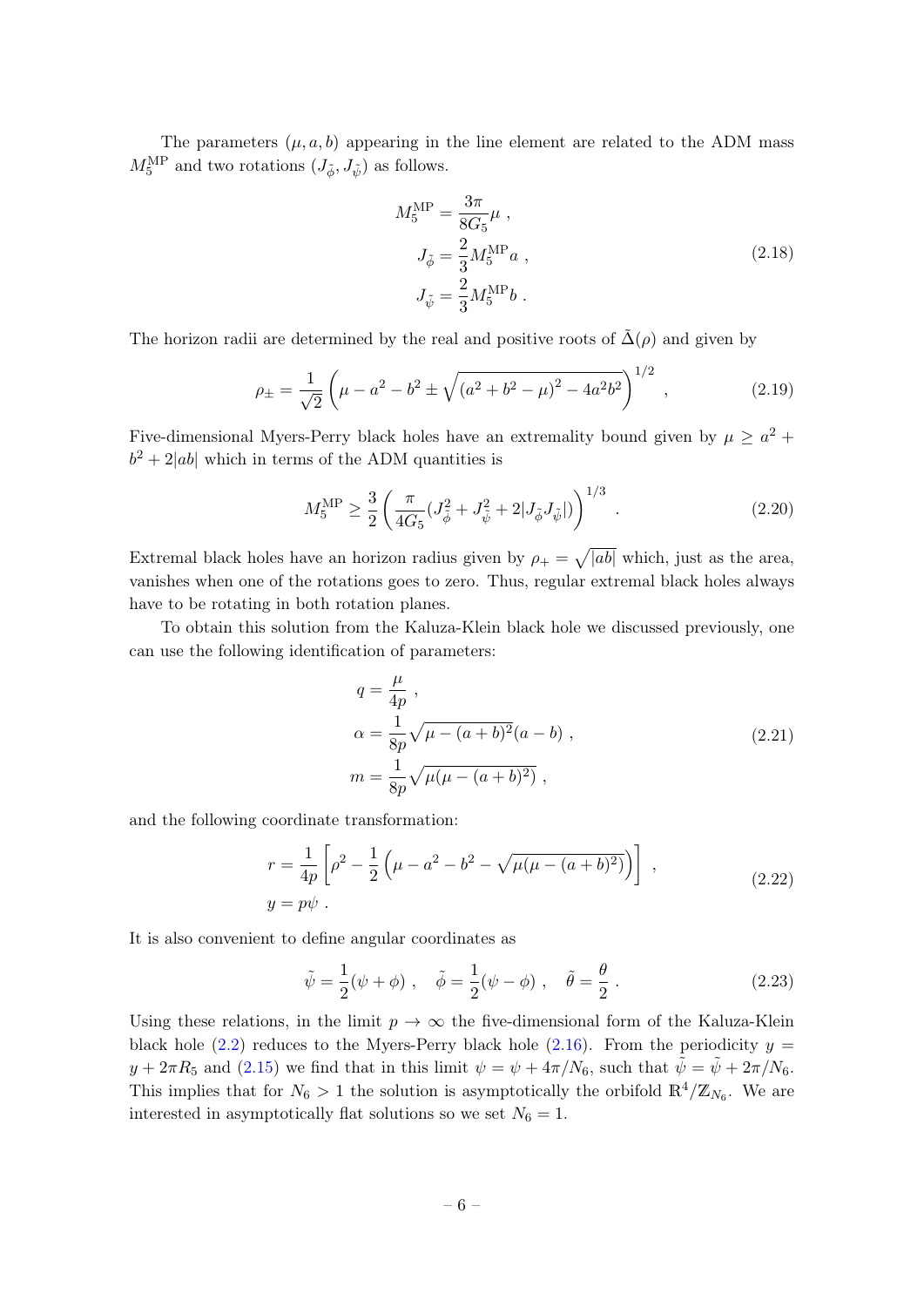We can now also relate the different thermodynamic quantities. The mass of the Kaluza-Klein black hole diverges in the  $p \to \infty$  limit. However, it can be regulated by subtracting the mass of the Kaluza-Klein monopole [\[43\]](#page-22-2). This results in

$$
M_5^{\text{MP}} = \lim_{p \to \infty} \left( M_4^{\text{KK}} - \frac{P}{16\pi G_4} \right) = \frac{3\pi}{8G_5} \mu \tag{2.24}
$$

The two rotations of the Myers-Perry solution are related to the Kaluza-Klein charges as

$$
J_{\tilde{\psi}} = \frac{PQ}{64\pi^2 G_4} + J_4^{\text{KK}} \ , \quad J_{\tilde{\phi}} = \frac{PQ}{64\pi^2 G_4} - J_4^{\text{KK}} \ . \tag{2.25}
$$

Thus, we can relate the different linear combinations of the angular momenta of the Myers-Perry black hole to the Kaluza-Klein charge and rotation respectively.

<span id="page-7-1"></span>
$$
J_{\tilde{\psi}} = \frac{PQ}{64\pi^2 G_4} + J_4^{\text{KK}} = \frac{N_0 N_6}{2} + J_4^{\text{KK}} ,
$$
  
\n
$$
J_{\tilde{\phi}} = \frac{PQ}{64\pi^2 G_4} - J_4^{\text{KK}} = \frac{N_0 N_6}{2} - J_4^{\text{KK}} .
$$
\n(2.26)

We note that the combination  $\frac{1}{2}(J_{\tilde{\psi}}+J_{\tilde{\phi}})$  is aligned along the Kaluza-Klein y–direction, whereas the combination  $\frac{1}{2}(J_{\tilde{\psi}}-J_{\tilde{\phi}})$  is aligned along  $\phi$ . Therefore, equal rotations  $J_{\tilde{\psi}}=J_{\tilde{\phi}}$ corresponds to vanishing Kaluza-Klein rotation:  $J_4^{\text{KK}} = 0$ .

From the five-dimensional perspective, the Kaluza-Klein black hole can be interpreted as a black hole that is sitting at the tip of a Taub-NUT space [\[44\]](#page-22-3). This description is valid only when  $N_6 = 1$ , since the space otherwise has an orbifold singularity. As we showed, in the limit where the radius of the black hole is much smaller than the compactification radius, i.e.  $R_5/r_+ \gg 1$ , this black hole becomes the Myers-Perry solution.

## <span id="page-7-0"></span>2.3 Kerr Black Hole

Finally, we relate the Kaluza-Klein and Myers-Perry solutions to the rotating Kerr black hole using the procedure of [\[45\]](#page-22-4). We start with the following Kerr metric.

$$
ds^{2} = \frac{\hat{\Delta}}{\hat{\Sigma}} \left( dt - \hat{\alpha} \sin^{2} \hat{\theta} d\hat{\phi} \right)^{2} + \hat{\Sigma} \left( \frac{d\hat{r}^{2}}{\hat{\Delta}} + d\hat{\theta}^{2} \right) + \frac{\sin^{2} \hat{\theta}}{\hat{\Sigma}} \left( (\hat{r}^{2} + \hat{\alpha}^{2}) d\hat{\phi} - \hat{\alpha} dt \right)^{2}.
$$
 (2.27)

with

$$
\hat{\Delta} = \hat{r}^2 - \hat{r}_s \hat{r} + \hat{\alpha}^2 ,
$$
  
\n
$$
\hat{\Sigma} = \hat{r}^2 + \hat{\alpha}^2 \cos^2 \hat{\theta} .
$$
\n(2.28)

These quantities are related to the mass and angular momentum  $(M_4^{\text{Kerr}}, J_4^{\text{Kerr}})$  as

$$
\hat{r}_s = 2G_4 M_4^{\text{Kerr}} \ , \quad \hat{\alpha} = J_4^{\text{Kerr}} / M_4^{\text{Kerr}} \ . \tag{2.29}
$$

The horizons are given by

$$
\hat{r}_{\pm} = \frac{1}{2} (\hat{r}_s \pm \sqrt{\hat{r}_s^2 - 4\hat{\alpha}^2}) , \qquad (2.30)
$$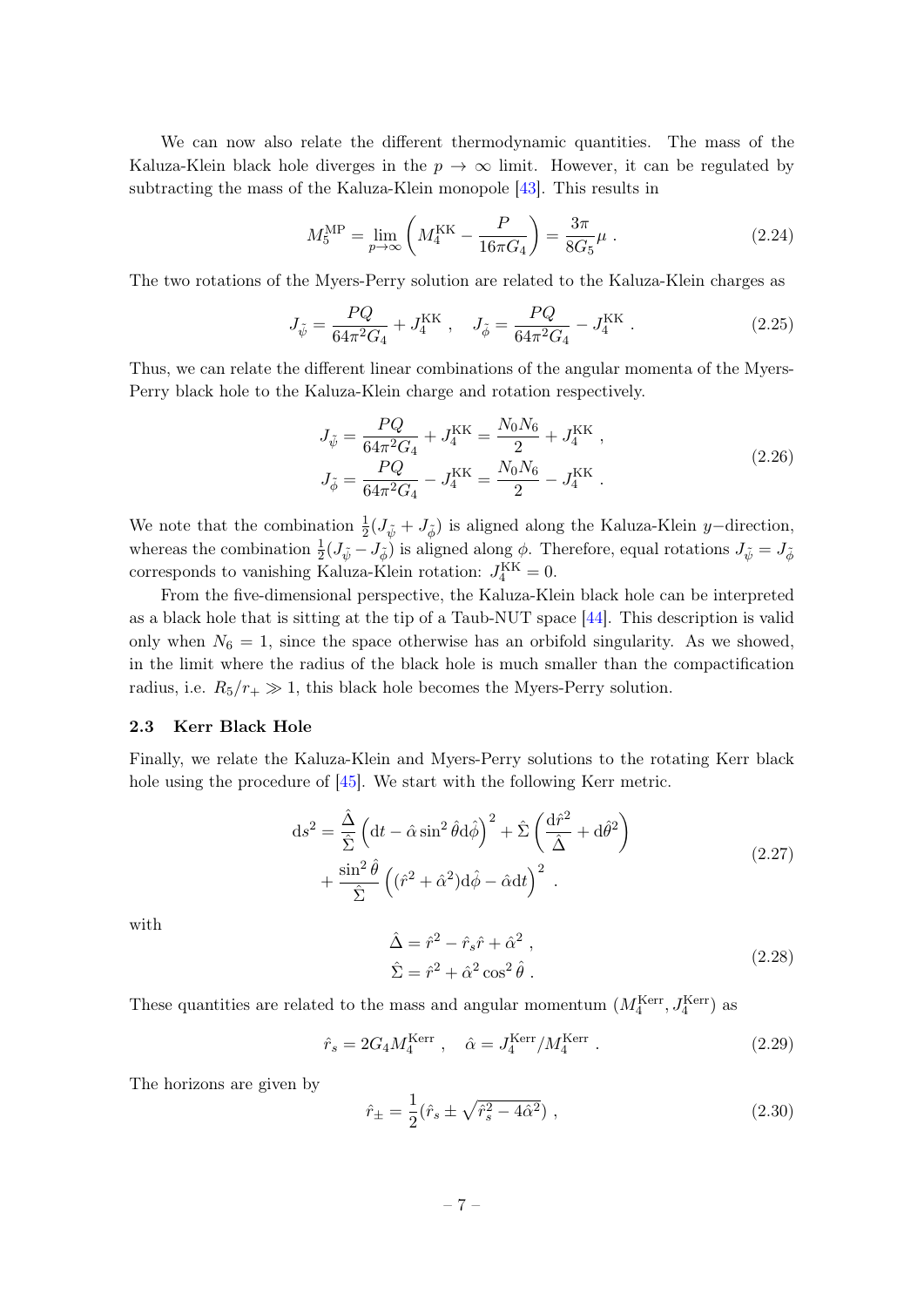and the extremality bound by  $\hat{r}_s \geq 2\hat{\alpha}$ , which in terms of physical quantities reads

$$
M_4^{\text{Kerr}} \ge \sqrt{J_4^{\text{Kerr}}/G_4} \tag{2.31}
$$

We now take this metric, add a line to it and boost along that direction. If we now compactify on this boosted direction with radius  $R_5$  we obtain a rotating Kaluza-Klein solution that carries electric charge. Taking the product with a  $T<sup>6</sup>$  we obtain a solution of type IIA string theory with D0 charge. We will consider solutions with  $N_0 = 1$ . Using T-duality along all directions of the  $T^6$  (which we assume to be string scale so it does not change size) we obtain a solution with one unit of D6 charge. Reducing again on the  $T^6$  we now obtain a rotating and magnetically charged Kaluza-Klein black hole in four dimensions with  $N_6 = 1$ . From our previous discussion, we know that in the limit that this black hole is small with respect to  $R_5$  this becomes the Myers-Perry solution. From the relation  $(2.26)$  we find that because  $N_0 = 0$  this results in a Myers-Perry black hole with opposite rotations.

$$
J_{\tilde{\psi}} = -J_{\tilde{\phi}} = J_4^{\text{KK}} . \tag{2.32}
$$

As observed in [\[45\]](#page-22-4), this leads to the interesting fact that from a five-dimensional perspective, we can send  $J_{\tilde{\phi}} \to -J_{\tilde{\phi}}$  such that we are now describing a Myers-Perry black hole with equal rotations. In the four-dimensional theory this exchanges Kaluza-Klein rotation for electric charge. Microscopically, we now have a D0-D6 system with  $N_6 = 1$  and  $N_0 = 2J_4^{\text{KK}}$ . We give a schematic overview of this duality chain in Figure [1.](#page-8-0)



Rotating Electric KK Black Hole Rotating Magnetic KK Black Hole Dyonic KK Black Hole

<span id="page-8-0"></span>Figure 1. Duality chain that maps the Kerr solution to a non-rotating dyonic Kaluza-Klein black hole. The start and endpoint of the chain are indicated in blue.

Because the flip in angular momentum is a discrete symmetry of the Myers-Perry solution, the five-dimensional theory in the limit where the compactification radius is large cannot distinguish between a four-dimensional rotating black hole with one unit of magnetic charge and a non-rotating dyonic black hole with one unit of magnetic charge. However, their microscopic descriptions will be very different. To distinguish these two situations, the embedding of the Myers-Perry black hole in Taub-NUT needs to be known. This is an important point that will become relevant when we discuss the relation between superradiance and the WGC.

In summary, we have reviewed how the four-dimensional Kerr black hole and fivedimensional Myers-Perry black hole can both be mapped to a four-dimensional non-rotating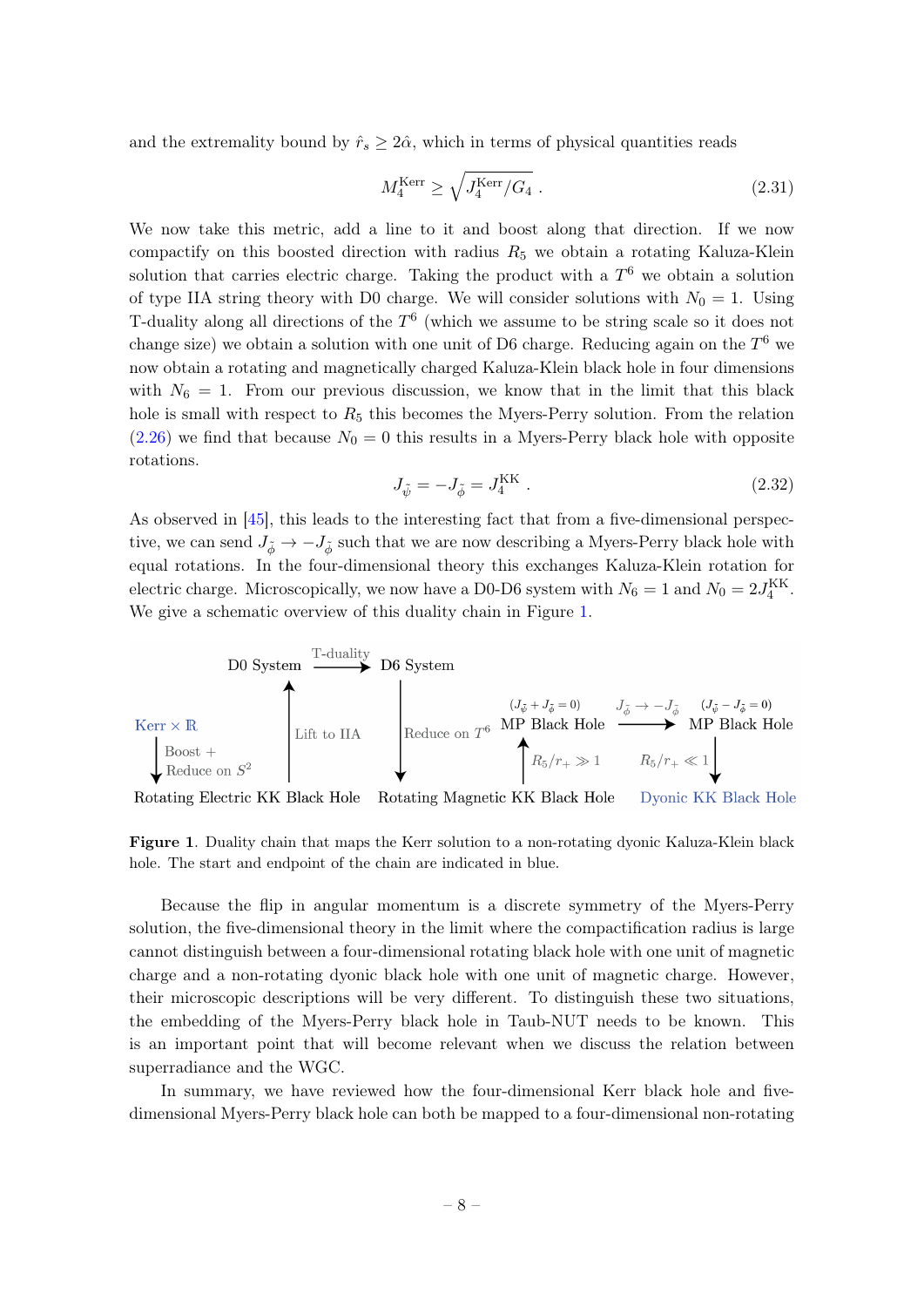Kaluza-Klein black hole. Because we can unambiguously impose the WGC on this nonrotating solution we can investigate how the WGC constrains the rotating solutions.

## <span id="page-9-0"></span>3 Higher Derivative Corrections and the Weak Gravity Conjecture

We are now ready to learn how the WGC constrains extremal rotating black hole solutions. Our focus is on the mild form of the WGC which states that higher derivative corrections should increase their charge-to-mass ratio [\[1\]](#page-19-0). This condition ensures that even if a particle that satisfies the WGC (such as an electron) is integrated out, the resulting effective theory still has a way of allowing extremal black holes to decay by emitting smaller higher derivative corrected black holes. Initial computations of higher derivative corrections to black holes were performed by explicitly solving the higher derivative corrected equations of motion. However, by now these derivations have been greatly improved (see section 6.3 of [\[46\]](#page-22-5) for a review and relevant references). In particular, in a canonical ensemble (fixed temperature, electric and magnetic charge) the leading correction to the extremal mass can be related to the Euclidean action as follows.<sup>[4](#page-9-1)</sup>

<span id="page-9-2"></span>
$$
\delta M = -\lim_{T \to 0} \left( T \int d^d x \sqrt{g_d} \, \delta \mathcal{L}_E \right) \,. \tag{3.1}
$$

As usual, the time direction is periodic with  $t = t + T^{-1}$ , where T is the temperature of the black hole and  $\delta \mathcal{L}_E$  is the Euclidean Lagrangian containing the higher derivative corrections. We evaluate this identify on the two-derivative uncorrected solution. This expression can be obtained by noting that, in a grand canonical ensemble, the Euclidean action is equal to the Gibbs free energy:  $I_E = T^{-1}G(T, \Psi_q, P)$ . Here  $\Psi_q$  is the electric potential and P the magnetic charge. Using standard thermodynamic relations this can then be related to the mass correction of an extremal black hole in a canonical ensemble [\[28\]](#page-21-3). The WGC is now satisfied when the correction to the mass is negative, such that the charge-to-mass ratio increases:

WGC: 
$$
\lim_{T \to 0} \left( T \int d^d x \sqrt{g_d} \, \delta \mathcal{L}_E \right) \ge 0 \,. \tag{3.2}
$$

Using the Iyer-Wald formalism it can be shown that a necessary condition for this to happen is a violation of the dominant energy condition [\[35\]](#page-21-9).

Because we are considering solutions of pure gravity, the leading higher derivative corrections we have to compute involve just gravitational tensors. In five dimensions, the leading correction can be written in a basis where it is just given by the Gauss-Bonnet term. In four-dimensional pure gravity, this term is topological and the leading correction is a Riemann cubed term. Because we are considering vacuum solutions, the Gauss-Bonnet term reduces to the Riemann squared term. Thus, in total the corrections we have to study in five dimensions are

<span id="page-9-3"></span>
$$
\delta \mathcal{L}_E = \frac{\lambda}{L} \mathcal{R}^2 + \eta L \mathcal{R}^3 \,, \tag{3.3}
$$

<span id="page-9-1"></span><sup>&</sup>lt;sup>4</sup>This relation is sometimes also presented as  $\delta M = +T \delta I_E$ . In [\(3.1\)](#page-9-2) we made explicit the minus sign that arises from the Wick rotation to Euclidean signature.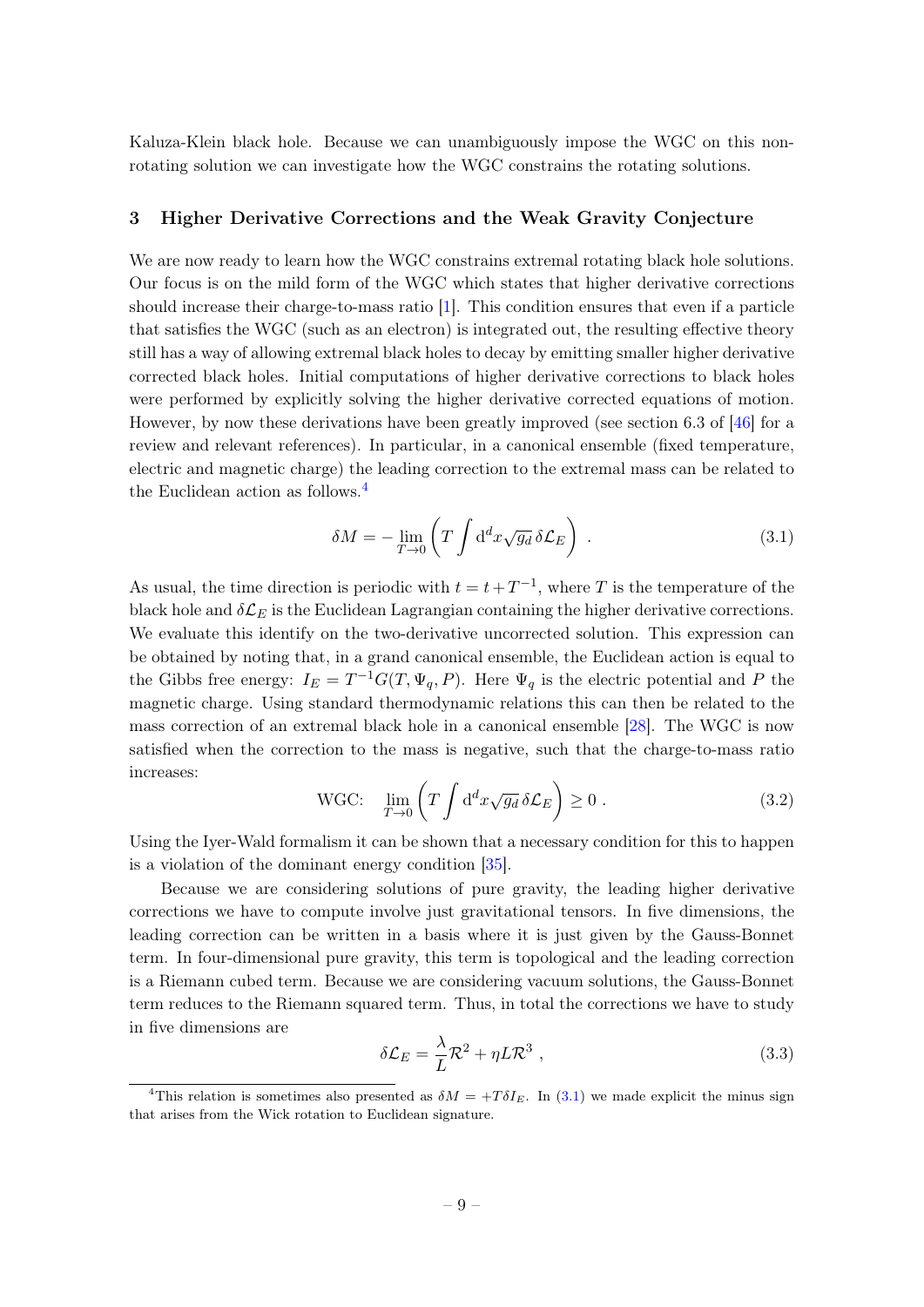where we used the shorthand

$$
\mathcal{R}^2 = \mathcal{R}_{abcd} \mathcal{R}^{abcd} , \quad \mathcal{R}^3 = \mathcal{R}_{ab}{}^{cd} \mathcal{R}_{cd}{}^{ef} \mathcal{R}_{ef}{}^{ab} . \tag{3.4}
$$

L is a length scale to make the Wilson coefficients  $(\lambda, \eta)$  dimensionless.

## <span id="page-10-0"></span>3.1 Higher Derivative Corrections to Myers-Perry Black Hole

We will first compute how the corrections  $(3.3)$  modify the extremality bound of the fivedimensional Myers-Perry solution. Making use of the relation [\(3.1\)](#page-9-2) the extremal mass correction is given by

$$
\delta M_5^{\text{MP}} = -\lim_{T \to 0} \left[ T \int d^5 x \sqrt{g_5} \left( \frac{\lambda}{L} \mathcal{R}^2 + \eta L \mathcal{R}^3 \right) \right] \,. \tag{3.5}
$$

Evaluating this on the Myers-Perry solution [\(2.16\)](#page-5-1) in the extremal limit  $\mu \to a^2 + b^2 + 2|ab|$ we find

$$
\delta M_5^{\rm MP} = -\frac{4\pi^2 \lambda}{L} \frac{a^2 + b^2 - 6|ab|}{|ab|} - 16\pi^2 \eta L \frac{\left(a^2 - 14|ab| + b^2\right)\left(a^2 - |ab| + b^2\right)}{7|ab|^3} \,. \tag{3.6}
$$

We note that for fixed Wilson coefficients, the sign of the corrections to the extremality bound depends on the ratio  $|a/b|$ . If one of the linear combinations of the rotations vanishes, i.e.  $a \pm b = 0$ , we find that this expression simplifies and reduces to

<span id="page-10-2"></span>
$$
\delta M_5^{\rm MP}\big|_{a \pm b = 0} = \frac{16\pi^2 \lambda}{L} + \frac{192\pi^2 \eta L}{7a^2} \ . \tag{3.7}
$$

In this case, we see that the higher derivative corrections take a definite sign, depending on the sign of the Wilson coefficients. Interestingly, the limit  $a = b$  is precisely the one where we can map the Myers-Perry black hole to a four-dimensional non-rotating dyonic Kaluza-Klein black hole. We will make use of this fact to constrain the higher derivative corrections to the Myers-Perry black hole.

#### <span id="page-10-1"></span>3.2 Higher Derivative Corrections to Kaluza-Klein Black Hole

We now perform the same procedure to derive the corrections to the extremality bound of the four-dimensional Kaluza-Klein solution. However, it is convenient to use the fivedimensional parent solution to compute them. The correction to the five-dimensional solution is given by

$$
\delta M_5^{\rm KK} = -\lim_{T \to 0} \left[ T \int d^5 x \sqrt{g_5} \left( \frac{\lambda}{L} \mathcal{R}^2 + \eta L \mathcal{R}^3 \right) \right] , \qquad (3.8)
$$

where evaluate on the solution [\(2.2\)](#page-3-2) in the extremal limit  $m \to 0$ . We will now show how the four-dimensional correction can be extracted from this. By integrating over the  $y$ -direction we can get the four-dimensional Euclidean action.

$$
I_E = \int d^5 x \sqrt{g_5} \left( \frac{\lambda}{L} \mathcal{R}^2 + \eta L \mathcal{R}^3 \right) = 2\pi R_5 \int d^4 x \sqrt{g_4} \varphi \left( \frac{\lambda}{L} \mathcal{R}^2 + \eta L \mathcal{R}^3 \right) . \tag{3.9}
$$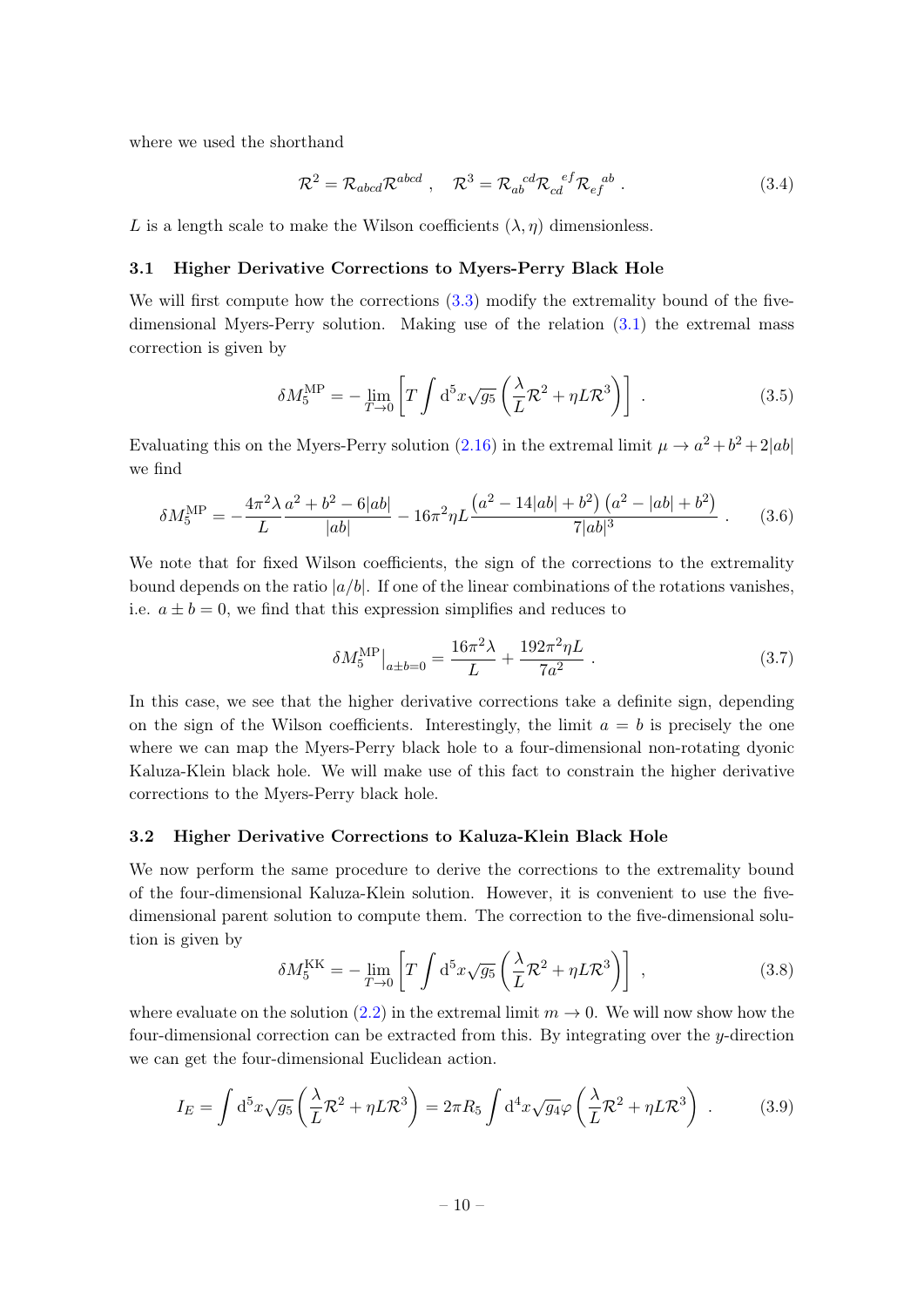This corresponds to the string frame action, whereas we are typically interested in the black hole solution in the Einstein frame. To remedy this, we can first perform a Weyl transformation on the five-dimensional metric. Denoting the "old" metric as  $\tilde{g}_{ab}$ , we transform  $\tilde{g}_{ab} = \varphi^{-1} g_{ab}$ . This results in the action

$$
I_E = \int d^5x \sqrt{g_5} \left( \varphi^{-1/2} \frac{\lambda}{L} \mathcal{R}^2 + \varphi^{+1/2} \eta L \mathcal{R}^3 \right) = 2\pi R_5 \int d^4x \sqrt{g_4} \varphi \left( \frac{\lambda}{L} \mathcal{R}^2 + \varphi \eta L \mathcal{R}^3 \right)
$$
\n(3.10)

The form of this Weyl transformation is chosen such that we get the four-dimensional action in the Einstein frame. We therefore find that the four-dimensional mass correction is given by

$$
\delta M_4^{\rm KK} = -\lim_{T \to 0} \left[ T \int d^5 x \sqrt{g_5} \left( \varphi^{-1/2} \frac{\lambda}{L} \mathcal{R}^2 + \varphi^{+1/2} \eta L \mathcal{R}^3 \right) \right] , \qquad (3.11)
$$

where we evaluate on the five-dimensional metric [\(2.2\)](#page-3-2) with Kaluza-Klein rotation set to zero ( $\alpha = 0$ ). Performing the integral and taking the extremal limit  $m \to 0$  we obtain the mass correction induced by the two higher derivative terms.

$$
\delta M_4^{\rm KK} = -\frac{\lambda}{L} \mathcal{M}_{\lambda} + \eta L \mathcal{M}_{\eta} . \qquad (3.12)
$$

The form of these corrections is quite complicated and can be expressed in a relatively nice manner in terms of the ratio  $\Gamma = q/p$ . We then find

$$
\mathcal{M}_{\lambda} = \frac{8\pi^2 R_5}{p} \frac{(1+\Gamma)}{(1-\Gamma)^2 \sqrt{\Gamma^2 - 1}} \left( 3\pi \Gamma^2 \text{sgn}(\Gamma - 1) + (1 - 4\Gamma) \sqrt{\Gamma^2 - 1} - 6\Gamma^2 \arctan\left[\sqrt{\frac{\Gamma + 1}{\Gamma - 1}}\right] \right),
$$

<span id="page-11-0"></span>
$$
\mathcal{M}_{\eta} = \frac{16\pi^2 R_5}{7p^3} \frac{(\Gamma + 1)^{3/2}}{(\Gamma - 1)^{9/2}\Gamma} \left( 105\pi \Gamma^4 \text{sgn}(\Gamma - 1) + (6 - 32\Gamma + 81\Gamma^2 - 160\Gamma^3) \sqrt{\Gamma^2 - 1} - 210\Gamma^4 \arctan\left[ \sqrt{\frac{\Gamma + 1}{\Gamma - 1}} \right] \right).
$$
\n(3.13)

For equal charges  $p = q$  these expressions simplify greatly and the mass correction is

$$
\delta M_4^{\rm KK}\big|_{p=q} = -\frac{32\pi^2 R_5 \lambda}{5qL} + \frac{512\pi^2 R_5 \eta L}{21q^3} \,. \tag{3.14}
$$

Importantly, the functions  $\mathcal{M}_{(\lambda,\eta)}$  are positive along the entire domain of Γ, see Figure [2.](#page-12-1) In the limit  $\Gamma \to \infty$  the corrections asymptote to

$$
\lim_{\Gamma \to \infty} \mathcal{M}_{\lambda} = \frac{4\pi^2 R_5}{p} (3\pi - 8) ,
$$
\n
$$
\lim_{\Gamma \to \infty} \mathcal{M}_{\eta} = \frac{40\pi^2 R_5}{7p^3} (21\pi - 64) .
$$
\n(3.15)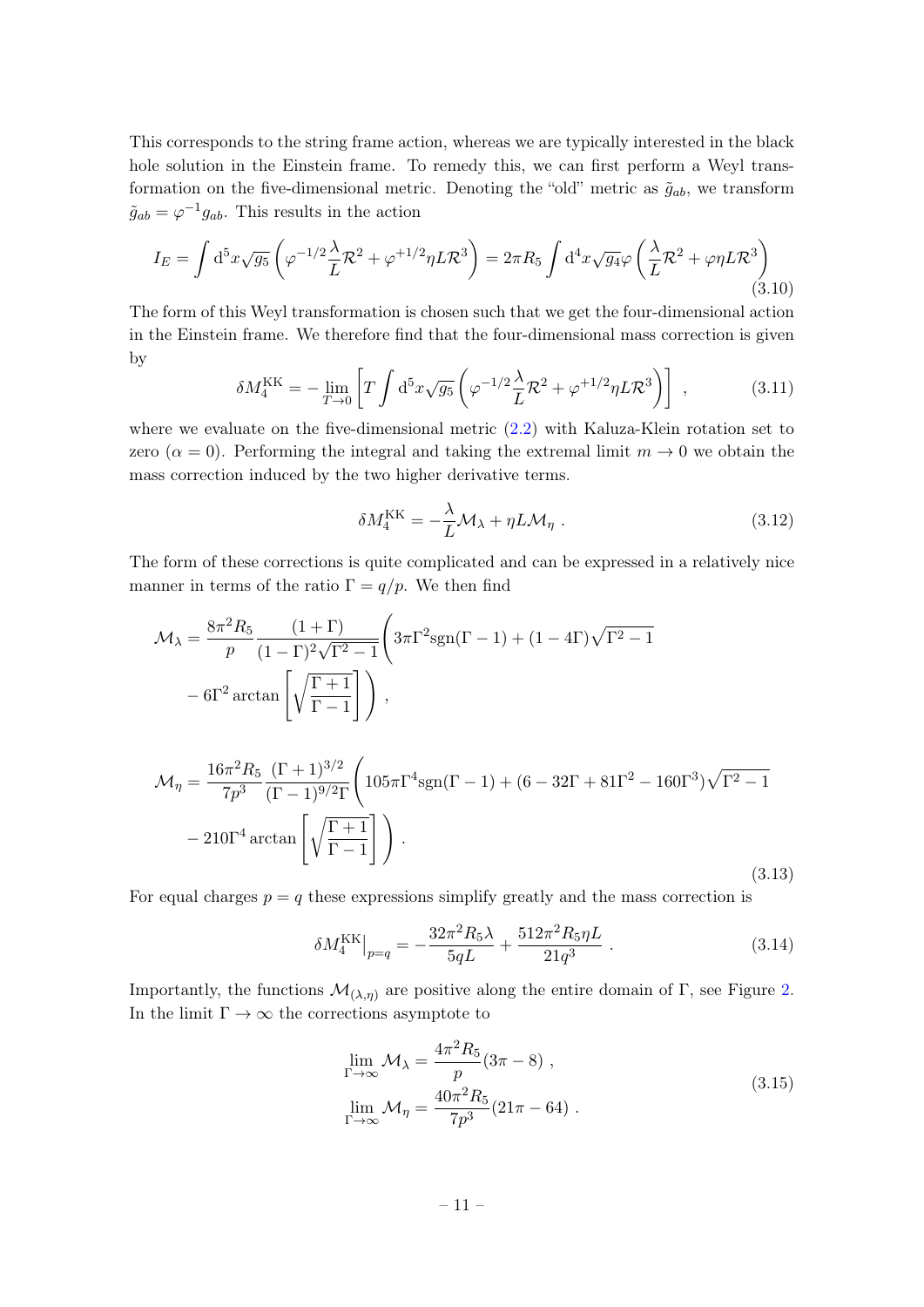

<span id="page-12-1"></span>**Figure 2.** Plot of the mass corrections [\(3.13\)](#page-11-0) as a function of the ratio  $\Gamma = p/q$ . These are positive function that asymptote towards a finite positive value in the limit  $\Gamma \to \infty$ . To make this figure we set  $R_5 = p = 1$ .

In the limit where the compactification radius  $R_5$  is much larger than the black hole radius, the Kaluza-Klein black hole becomes a Myers-Perry black hole. Indeed, if we use the coordinate transformation [\(2.21](#page-6-0)[-2.23\)](#page-6-1) on the higher derivative corrections of an extremal and non-rotating Kaluza-Klein black hole and take the limit  $p \to \infty$ , we find that the higher derivative corrections become

$$
\lim_{p \to \infty} \left( \frac{\lambda}{L} \mathcal{R}^2 + \eta L \mathcal{R}^3 \right) = \frac{\lambda}{L} \frac{384 \left( 3a^8 - 10a^6 \rho^2 + 3a^4 \rho^4 \right)}{(a^2 + \rho^2)^6} - \eta L \frac{12288a^6 \left( a^6 - 7a^4 \rho^2 + 7a^2 \rho^4 - \rho^6 \right)}{(a^2 + \rho^2)^9} \,. \tag{3.16}
$$

Then, performing the integral (with the Myers-Perry volume form) to obtain the mass correction we obtain

$$
-\lim_{T \to 0} \left[ T \int d^5 x \sqrt{g_5} \lim_{p \to \infty} \left( \frac{\lambda}{L} \mathcal{R}^2 + \eta L \mathcal{R}^3 \right) \right] = \frac{16\pi^2 \lambda}{L} + \frac{192\pi^2 \eta L}{7a^2} ,\qquad (3.17)
$$

which exactly matches [\(3.7\)](#page-10-2). Unlike the mass in the two-derivative theory, the correction does not need to be regulated in this limit, because the correction to the monopole mass vanishes in this limit.

## <span id="page-12-0"></span>3.3 Higher Derivative Corrections to Kerr Black Hole

Finally, we consider higher derivative corrections to the Kerr solution. The Kerr solution is more indirectly related to the Kaluza-Klein solution via the duality chain described in section [2.3.](#page-7-0) On the level of the action we can view it as a solution of the five-dimensional pure gravity action reducted to four dimensions with both the dilaton and electric gauge field set to zero. In four dimensions, the higher derivative corrections are then simply the Riemann squared and Riemann cubed terms. Because the Gauss-Bonnet term is topological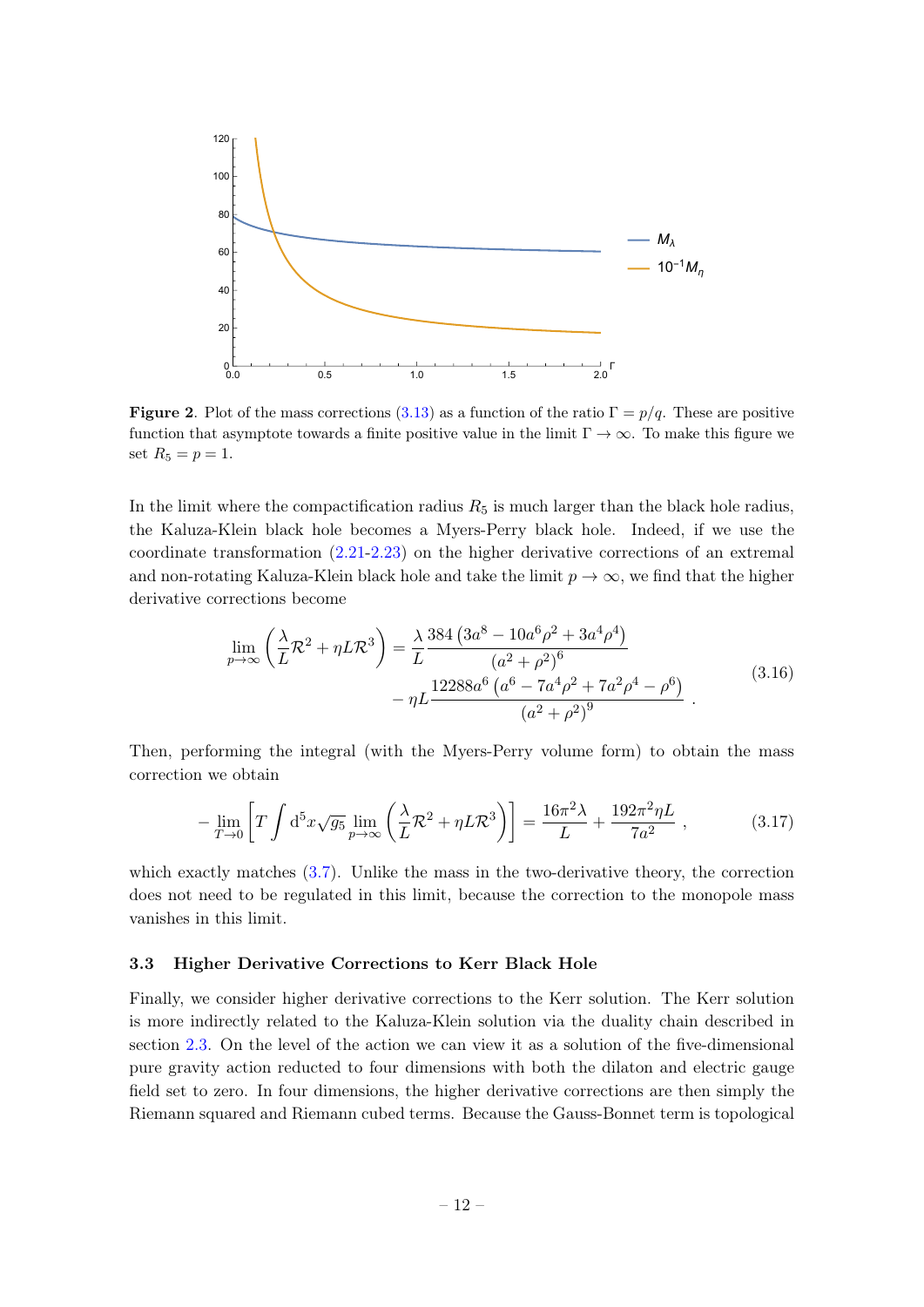in four dimensions, the Riemann squared term does not contribute to the correction to the extremality bound. Therefore the mass correction is solely given by

$$
\delta M_4^{\text{Kerr}} = -\lim_{T \to 0} \left[ T \int d^4x \sqrt{g_4} \eta L \mathcal{R}^3 \right] \,, \tag{3.18}
$$

where now  $\mathcal{R}^3 = R_{\mu\nu}^{\ \rho\sigma} R_{\rho\sigma}^{\ \alpha\beta} R_{\alpha\beta}^{\ \mu\nu}$ . Evaluating the integral and taking the extremal limit we obtain

$$
\delta M_4^{\text{Kerr}} = \frac{8\pi\eta L}{7\hat{\alpha}^3} \tag{3.19}
$$

This matches earlier results [\[34,](#page-21-16) [35\]](#page-21-9). Now that we have computed the four and six-derivative corrections to the Myers-Perry, Kaluza-Klein and Kerr black hole we can see how the WGC constrains the rotating solution. Imposing the WGC on the non-rotating, dyonic and extremal Kaluza-Klein solution fixes  $\lambda \geq 0$ . <sup>[5](#page-13-0)</sup> If the four-derivative term is zero (which could be the case in a particular UV-completion), the leading term is the six-derivative term. Imposing this term to decrease the mass requires  $\eta \leq 0$ . The constraints this places on the rotating solutions are displayed in Table [1.](#page-13-1) The main takeaway from these results is

|                            | $\frac{\lambda}{L}R^2$                    | $\eta L \mathcal{R}^3$                |
|----------------------------|-------------------------------------------|---------------------------------------|
| $\delta M_4^{\rm KK}$      | $-\frac{\lambda}{L}\mathcal{M}_{\lambda}$ | $\eta L \mathcal{M}_\eta$             |
| WGC:                       | $\lambda \geq 0$                          | $\eta \leq 0$                         |
| $\delta M_5^{\mathrm{MP}}$ | $\frac{\lambda}{L} 16\pi^2$               | $\eta L \frac{192\pi^2}{7\pi^2}$      |
| Sign:                      |                                           |                                       |
| $\delta M_4^\mathrm{Kerr}$ | 0                                         | $\eta L \frac{8\pi}{7\hat{\alpha}^3}$ |
| Sign:                      | n.a.                                      |                                       |

<span id="page-13-1"></span>Table 1. Overview of the four and six-derivative corrections to the extremal mass of the different black holes studied in this paper. The functions  $\mathcal{M}_{(\lambda,\eta)} \geq 0$  are given in [\(3.13\)](#page-11-0). Imposing that both higher derivative corrections decrease the mass fixes the sign of the corrections to an extremal five-dimensional Myers-Perry and four-dimensional Kerr black hole.  $A + sign$  indicates an increase and a − sign a decrease in mass.

that the sign of the corrections to the extremality bound of rotating black holes does not seem to be universal when we impose the WGC. The four-derivative correction *increases* the extremal mass of the Myers-Perry solution, whereas the six-derivative correction decreases the mass of the extremal Myers-Perry and Kerr solutions. We give an interpretation of this non-universal behavior in terms of the instability of these black holes in the next section.

<span id="page-13-0"></span><sup>&</sup>lt;sup>5</sup>Interestingly, while there is currently no known scattering positivity bound on the Gauss-Bonnet term, the sign of  $\lambda$  chosen by the WGC is consistent with that of string theory examples [\[47,](#page-22-6) [48\]](#page-22-7) that violates the KSS viscosity bound [\[49\]](#page-22-8).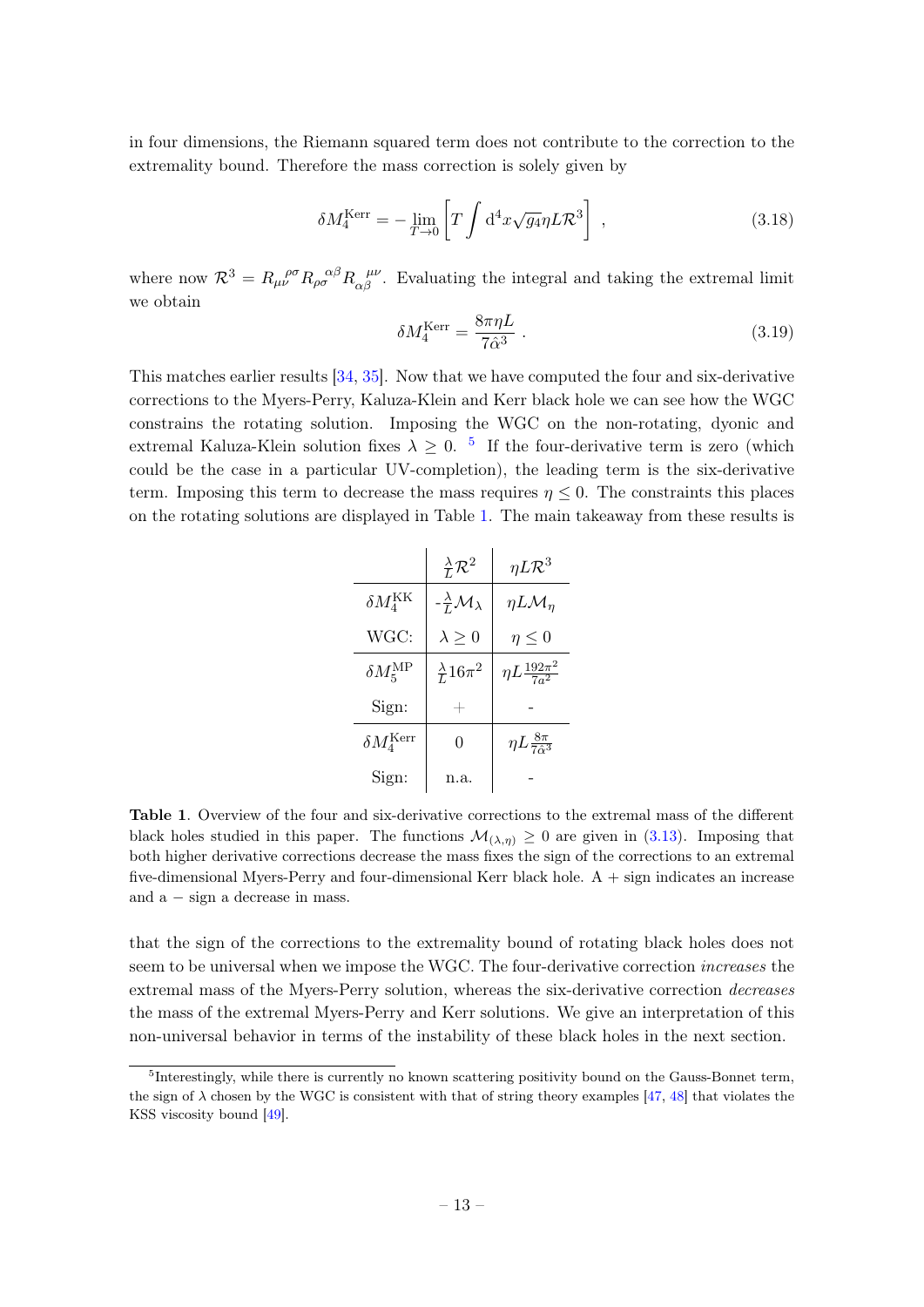## <span id="page-14-0"></span>4 Superradiant Instabilities

From the results in Table [1](#page-13-1) it is clear that the higher derivative terms we considered do not correct the extremality bound of extremal Kerr and five-dimensional Myers-Perry black holes with a universal sign. In that sense, there does not seem to be a sharp statement, like the charged WGC, that requires corrections to extremal rotating black holes to increase their angular momentum-to-mass ratio.<sup>[6](#page-14-2)</sup>

At first sight, one might not be surprised by this observation. As discussed in the introduction, one of the motivations for the charged WGC, extremal black hole decay, does not hold for rotating black holes due to superradiance. A necessary condition for superradiance to occur in rotating black holes is the presence of an ergosphere where the timelike Killing vector flips sign. In the extremal limit, the radius of the ergosphere is

$$
\text{Kerr:} \qquad r_e = \hat{\alpha}(1 + \sin \theta) \ge r_+,
$$
\n
$$
\text{Myers-Perry:} \qquad \rho_e = \sqrt{a^2 \sin^2 \theta + b^2 \cos^2 \theta + 2|ab|} \ge \rho_+ \,. \tag{4.1}
$$

Because the radius of the ergosphere lies outside of the black hole horizon, this allows the presence of negative energy states that can be used to extract energy and angular momentum by scattering a particle off a black hole. This also implies that, quantum mechanically, these modes can be spontaneously created. From this perspective, no WGClike constraint is expected for rotating black holes. On the other hand, the rotating black holes we study can be mapped to purely charged solutions. Charged extremal black holes do not have an ergoregion and are typically stable if we do not impose the WGC. This therefore raises the question how the superradiant instability of the rotating solutions arises in the charged solutions. We will now show in detail that, in order for the superradiant instability to exist, the charged solutions need to satisfy the WGC. A similar observation about the spectrum of charged states was made in [\[43\]](#page-22-2), but here we demonstrate the relationship with the WGC.

## <span id="page-14-1"></span>4.1 Rotational Superradiance

The condition for superradiance to occur can be derived in an elegant manner from black hole thermodynamics [\[50\]](#page-22-9). The first law for rotating black holes is

$$
dM = TdS + \Omega_i dJ^i. \qquad (4.2)
$$

Here  $\Omega_i$  is the angular potential and the index i runs over different possible angular momenta. The potentials are given by

$$
\Omega_{\phi} = \frac{\hat{r}_s - \sqrt{\hat{r}_s^2 - 4\hat{\alpha}^2}}{2\hat{\alpha}\hat{r}_s} , \quad \Omega_{\tilde{\phi}} = \frac{a}{\rho_+^2 + a^2} , \quad \Omega_{\tilde{\psi}} = \frac{b}{\rho_+^2 + b^2} . \tag{4.3}
$$

<span id="page-14-2"></span><sup>&</sup>lt;sup>6</sup>As mentioned before, BTZ black holes are an exception. When corrections to the extremality bound can be viewed as relevant perturbations in the CFT the holographic c-theorem can be used to argue for a spinning WGC [\[41\]](#page-22-0).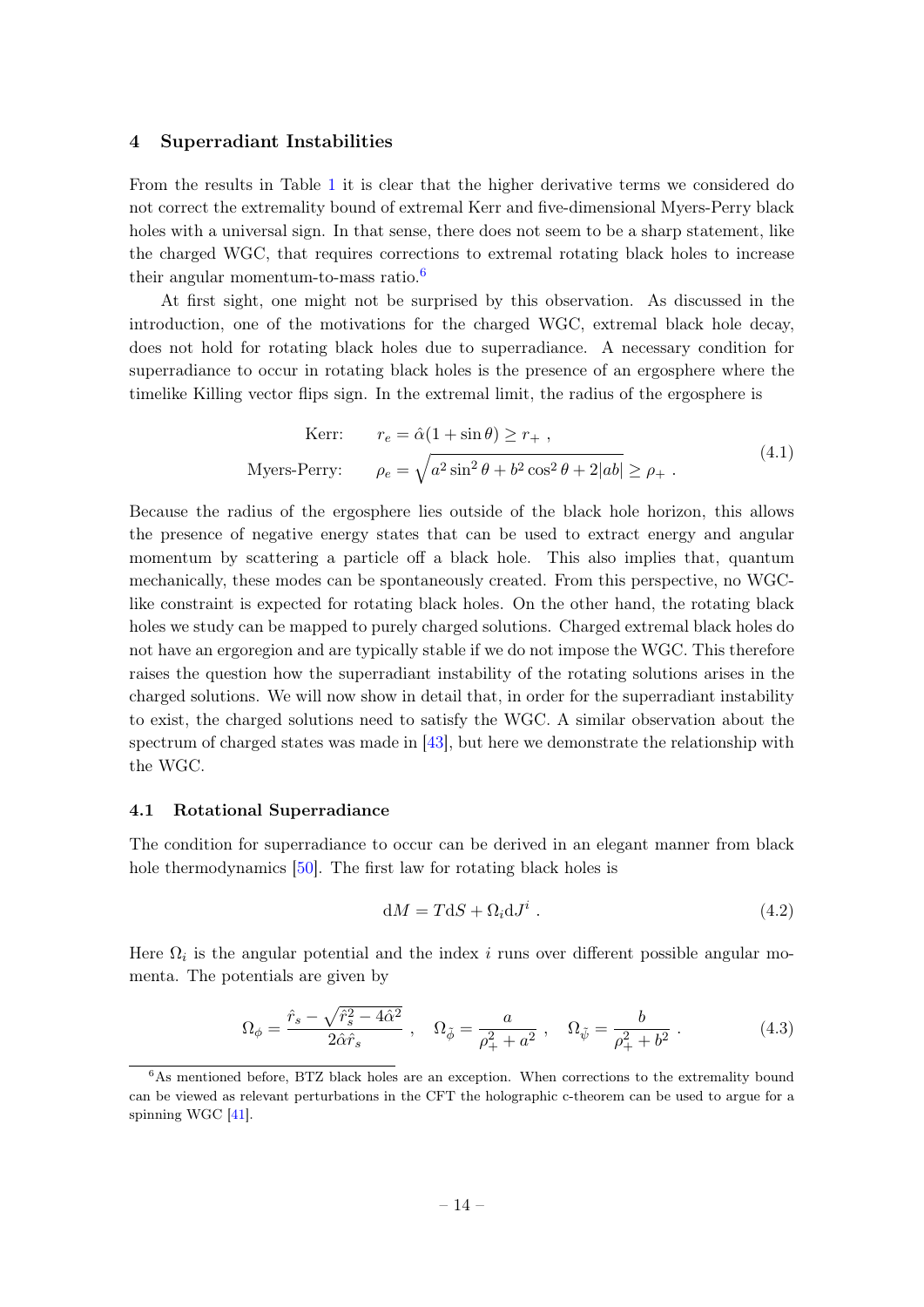Let's say that we perform a scattering experiment and want to extract energy  $\omega$  and angular momentum  $j^i$  from the black hole such that  $dM/dJ^i = \omega/j^i$ . Using the first law we can then write

$$
dM = TdS \frac{\omega}{\omega - j^i \Omega_i} \tag{4.4}
$$

Using the second law  $(dS \geq 0)$  and imposing we extract energy  $(dM \leq 0)$  we then find that the condition for superradiance to occur is

<span id="page-15-1"></span>
$$
\omega \le j^i \Omega_i \tag{4.5}
$$

The extremal limit should be taken after this condition has been derived and not directly in the first law. Evaluating the angular potential in the extremal limit for the solutions of interest we find

$$
\text{Kerr:} \qquad \Omega_{\phi} = \frac{1}{2\hat{\alpha}},
$$
\n
$$
\text{Myers-Perry:} \qquad \Omega_{(\tilde{\psi}, \tilde{\phi})} = \frac{1}{a+b} \tag{4.6}
$$

We can now compare the superradiance condition  $(4.5)$  against a possible spinning WGC bound. These conditions can be obtained from the extremality bound and are given by

<span id="page-15-2"></span>WGC for Kerr: 
$$
\omega \sqrt{\frac{G_4}{j^{\phi}}} \le 1
$$
,  
WGC for Myers-Perry:  $\frac{2}{3} \left(\frac{4G_5}{\pi}\right)^{1/3} \frac{\omega}{\left((j^{\tilde{\psi}})^2 + (j^{\tilde{\phi}})^2 + 2|j^{\tilde{\psi}}j^{\tilde{\phi}}|\right)^{1/3}} \le 1$ . (4.7)

Comparing this spinning WGC bound with the condition for superradiance, we see that it is possible to obey  $(4.5)$  while not satisfying  $(4.7)$ . From the perspective of the rotating black holes, there is thus no clear relationship between the onset of superradiance and the extremality bound. However, as we will now show this behaviour is different for charged black holes.

#### <span id="page-15-0"></span>4.2 Charged Superradiance

Charged black holes have no ergosphere, so in a strict sense they do not superradiate. However, they can lose mass and charge when a similar condition as [\(4.5\)](#page-15-1) is satisfied and we will refer to this as charged superradiance. We will see that in this case there is a clear relation between the WGC and the condition for superradiance to occur. This was observed earlier in [\[51\]](#page-22-10). The first law for dyonic black holes is given by

$$
dM = TdS + \Psi_q dQ + \Psi_p dP. \qquad (4.8)
$$

Here  $\Psi_{q,p}$  are the electric and magnetic potentials and  $(Q, P)$  the electric and magnetic charges. In the extremal limit the potentials are

$$
16\pi G_4 \Psi_q = A_t|_{r=r_+}^{r=\infty} = \sqrt{\frac{p+q}{q}} \ , \quad 16\pi G_4 \Psi_p = \sqrt{\frac{p+q}{p}} \ , \tag{4.9}
$$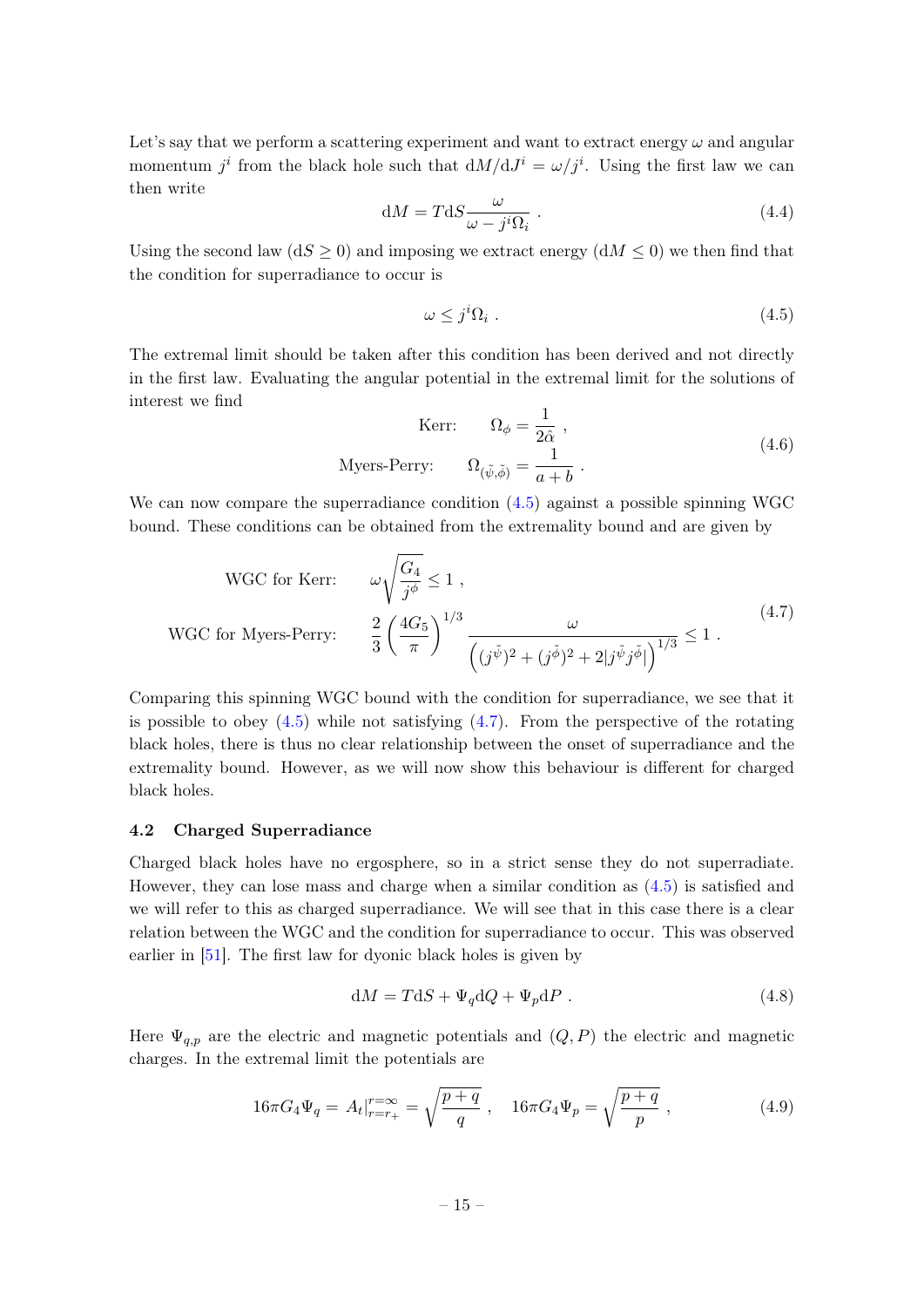where we obtained the magnetic potential from the electric one by sending  $q \leftrightarrow p$ . Let us consider extracting energy  $\omega$  and electric and magnetic charge  $(k_q, k_p) \geq 0$ . This results in the following change in black hole parameters

$$
\frac{\mathrm{d}M}{\mathrm{d}Q} = \frac{16\pi G_4\omega}{k_q} \ , \quad \frac{\mathrm{d}M}{\mathrm{d}P} = \frac{16\pi G_4\omega}{k_p} \ . \tag{4.10}
$$

We normalized the charges  $k_{q,p}$  in such a way that  $k_q$  corresponds to the integer quantized electric charge in units of  $R_5$ . Following the same steps as before (imposing the second law and requiring  $dM \leq 0$ ) we can derive the following condition for charged superradiance:

$$
16\pi G_4 \omega \le k_q \Psi_q + k_p \Psi_p \tag{4.11}
$$

We find that the conditions for superradiance and the WGC are given by

Superradiance: 
$$
\frac{16\pi G_4\omega}{k_q\sqrt{1 + (P/Q)^{2/3}} + k_p\sqrt{1 + (Q/P)^{2/3}}} \le 1,
$$
  
WGC: 
$$
\frac{16\pi G_4\omega}{(k_q^{2/3} + k_p^{2/3})^{3/2}} \le 1.
$$
 (4.12)

It is straightforward to check that when the superradiance condition is satisfied, this implies the WGC condition (but not the other way around).

$$
\frac{16\pi G_4\omega}{k_q\sqrt{1 + (P/Q)^{2/3}} + k_p\sqrt{1 + (Q/P)^{2/3}}} \le \frac{16\pi G_4\omega}{(k_q^{2/3} + k_p^{2/3})^{3/2}}.
$$
\n(4.13)

The superradiance mass-to-charge ratio is maximized when  $k_p/k_q = P/Q$ , where it equals the WGC condition. We note that if we were to consider a solution that is purely electric or magnetic, the superradiance and WGC condition are always equivalent.

## <span id="page-16-0"></span>4.3 Superradiance vs. Weak Gravity Conjecture

Although for the rotating black holes we considered in this paper there is no obvious relation between the condition for superradiant emission and the extremality bound, the situation is qualitatively different for charged solutions. Whenever the extremal Kaluza-Klein black hole has a charged superradiant instability, the superradiant states also satisfy the WGC. This gives an interesting perspective on the superradiant instability for the extremal rotating solutions we considered in this paper. As discussed previously, from the perspective of the five-dimensional Myers-Perry black hole with equal rotations, it is not clear if in fourdimensions this is described by a rotating black hole with one unit of magnetic charge or a non-rotating dyonic black hole. The former solution naturally has a superradiant instability without a strong constraint on the particle spectrum, whereas the second solution can only have a superradiant instability when the WGC is satsified. Thus, whenever the fivedimensional Myers-Perry black hole is described in four-dimensions by a dyonic solution, its superradiant instability implies the WGC in four dimensions.

With this knowledge, it is perhaps not unexpected that the signs of the higher derivative corrections in Table [1](#page-13-1) do not conform to a spinning WGC. The rotating extremal black holes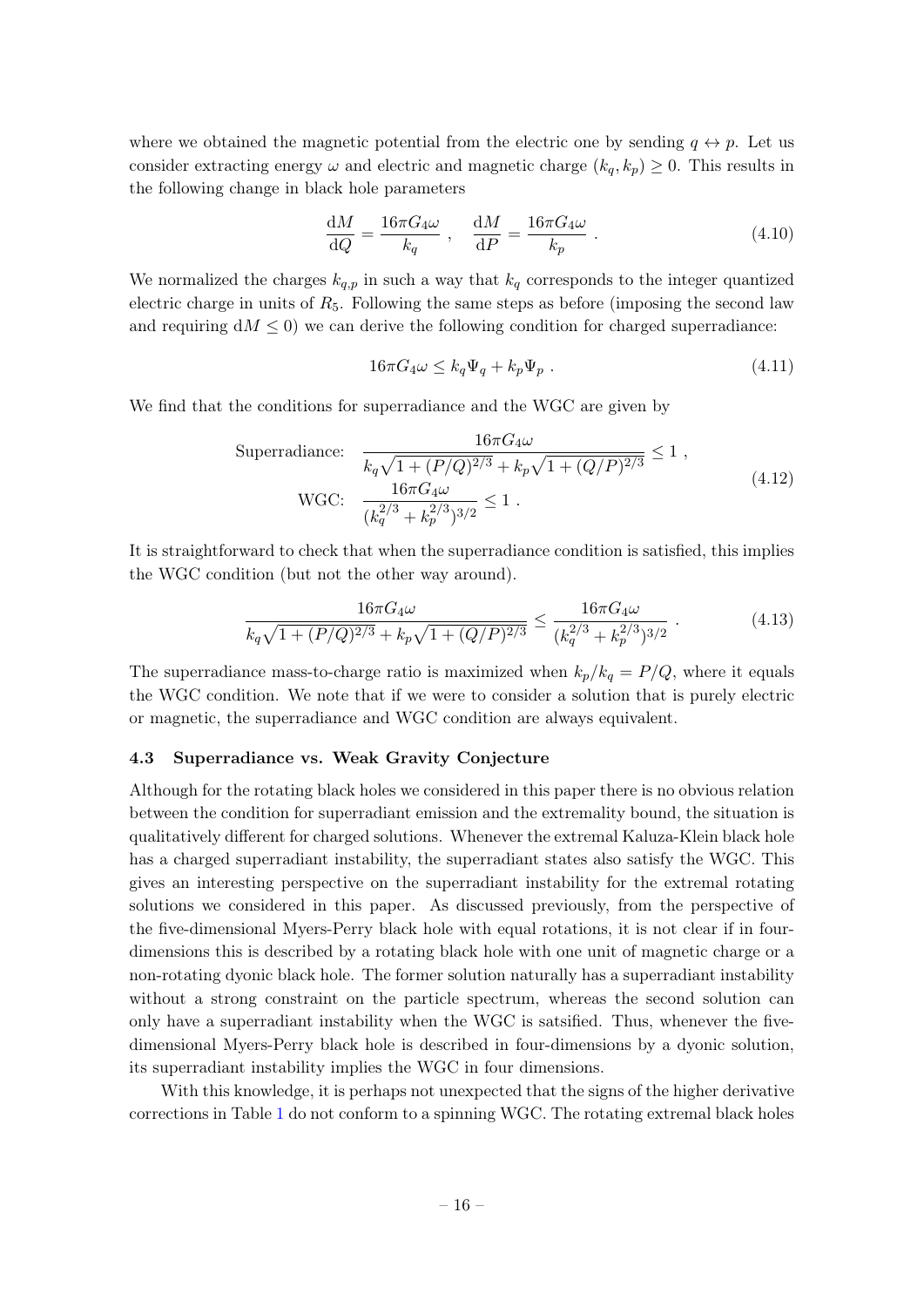are already unstable without the need of having superextremal rotating particles. When we can map these rotating solutions to pure charge black holes, this instability manifests itself as the ordinary charged WGC. What is interesting, is that the WGC can still be used to constrain the Wilson coefficients of higher derivative operators correcting the extremality bound.

## <span id="page-17-0"></span>5 Conclusions

In this paper, we computed the leading higher derivative corrections to extremal rotating black holes. We focused on the four-dimensional Kerr and five-dimensional Myers-Perry black hole, both of which can be mapped to a four-dimensional non-rotating dyonic Kaluza-Klein black hole. By imposing the WGC on this purely charged solution we fixed the sign of the Wilson coefficients and, with that, the sign of the corrections to the extremality bound of the rotating solutions. This way, the WGC leads to new bounds that extremal rotating black holes must satisfy to belong to the landscape.

The sign of the corrections, however, does not seem to be universal. While the extremal mass of the Kerr solution decreases, the mass of the Myers-Perry solution increases. We gave an interpretation of this non-universality in terms of the instability of rotating black holes: unlike charged extremal solutions, rotating black holes have a superradiant instability that allows them to shed their angular momentum without a constraint on the spectrum that is directly related to the extremality bound. Nonetheless, the mapping of rotating to charged black holes shows that this superradiant instability can only be satisfied when the charged WGC is satisfied.

It would therefore be interesting to understand if there are extremal rotating black holes that do not exhibit superradiance. If the heuristic argument that extremal black holes should be able to decay is correct, we expect a stronger constraint on the spectrum of spinning states when considering such black holes. Indeed, there are extremal rotating (and charged) solutions such as the BMPV black hole that are stable because they saturate a BPS bound [\[52\]](#page-22-11). However, precisely because of their BPS-ness, corrections to the extremality bound vanish [\[53\]](#page-22-12) saturating a possible WGC-like constraint. One is therefore led to the question if there exist non-BPS solutions that do not exhibit superradiance.

Furthermore, recently there has been a sharpened understanding of the constraints that Wilson coefficients of higher derivative corrections to pure gravity, like the ones considered in this paper, need to satisfy (see e.g.  $[54–58]$  $[54–58]$ ). Here, we assumed the WGC to obtain constraints on rotating black holes but it would be interesting to see if such techniques can provide an independent way of determining the sign of the Wilson coefficients of gravitational operators. Turning the argument around, if certain swampland constraints are established, we can use them in combination with duality (as we have done in this paper) to obtain new positivity bounds that would otherwise be difficult to prove directly with amplitude techniques. Hopefully, these diverse efforts will lead to a sharper understanding of the physical principles that separate the landscape from the swampland.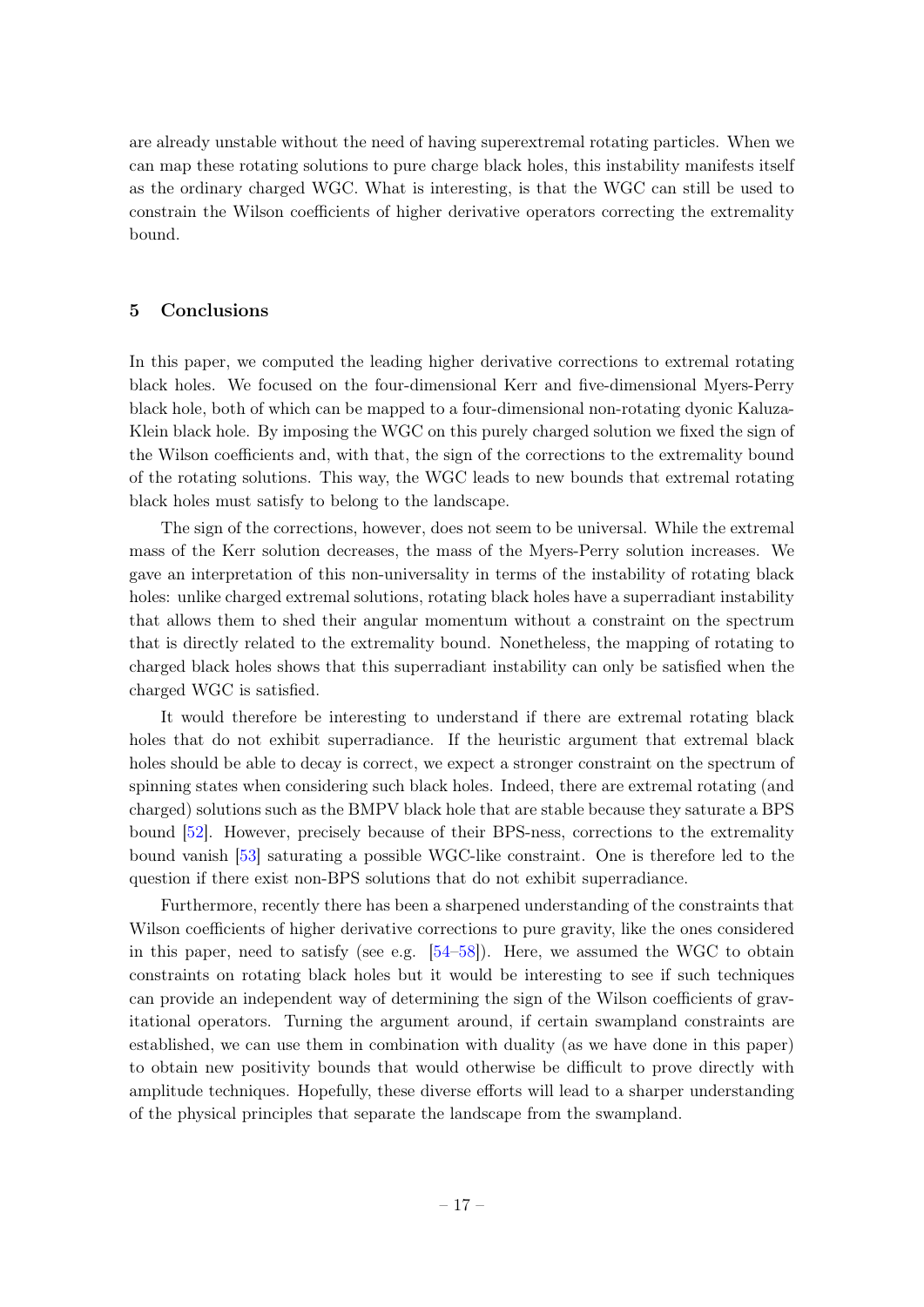## Acknowledgments

This work is supported in part by the DOE under Grant No. DE-SC0017647. We gratefully acknowledge the hospitality of the Center of Mathematical Sciences and Applications and the Physics Department at Harvard University where parts of this work were completed. GS would additionally like to thank Toshifumi Noumi and the participants of the "Possible and Impossible in Effective Field Theory: From the S-Matrix to the Swampland" Workshop at the Institute for Advanced Study in May 2022 for discussions.

# <span id="page-18-0"></span>A Details on Kaluza-Klein Reduction

We want to take the action of pure five-dimensional gravity perturbed by higher derivative corrections up to six derivatives and perform a Kaluza-Klein reduction. The relevant action is given by

$$
I = \int d^5x \sqrt{-g_5} \left( \frac{R_5}{16\pi G_5} + \frac{\lambda}{L} \mathcal{R}^2 + \eta L \mathcal{R}^3 \right) . \tag{A.1}
$$

We use the following short-hand notation for the higher derivative corrections.

$$
\mathcal{R}^2 = \mathcal{R}_{abcd} \mathcal{R}^{abcd} , \quad \mathcal{R}^3 = \mathcal{R}_{ab}{}^{cd} \mathcal{R}_{cd}{}^{ef} \mathcal{R}_{ef}{}^{ab} . \tag{A.2}
$$

Here  $R_5$  is the five-dimensional Ricci scalar  $\mathcal{R}_{abcd}$  is the five-dimensional Riemann tensor. To perform the Kaluza-Klein reduction, we assume the standard ansatz

$$
ds2 = g\mu\nu dx\mu dx\nu + \varphi2 (A\mu dx\mu + dy)2,
$$
 (A.3)

where  $g_{\mu\nu}$  is the four-dimensional metric and  $y = y + 2\pi R_5$ . Note that roman indices run as  $a = (0, \ldots, 4)$  and greek indices as  $\mu = (0, \ldots, 3)$ . In order to derive the various expressions for the geometric tensors in the four-dimensional theory, it is useful to first go to a flat basis using the vielbeins  $e^a_{\ \hat{a}}$  such that

$$
g_{ab} = e^{\hat{a}}{}_{a}e^{\hat{b}}{}_{b}\eta_{\hat{a}\hat{b}} \tag{A.4}
$$

where  $\eta_{\hat{a}\hat{b}}$  is the Minkowski metric.

In this flat basis, the different components of the five-dimensional Riemann tensor are given by [\[59\]](#page-22-15)

<span id="page-18-1"></span>
$$
\hat{\mathcal{R}}_{\mu\nu\rho\sigma} = \hat{R}^{(4)}_{\mu\nu\rho\sigma} - \frac{1}{4}\varphi^2 \left(2\hat{F}_{\mu\nu}\hat{F}_{\rho\sigma} + \hat{F}_{\mu\rho}\hat{F}_{\nu\sigma} - \hat{F}_{\mu\sigma}\hat{F}_{\nu\rho}\right) ,
$$
\n
$$
\hat{\mathcal{R}}_{4\mu\nu\rho} = \frac{1}{2}\varphi\hat{\nabla}_{\mu}\hat{F}_{\nu\rho} + \frac{1}{2}\left(2(\hat{\partial}_{\mu}\varphi)\hat{F}_{\nu\rho} + (\hat{\partial}_{\nu}\varphi)\hat{F}_{\mu\rho} - (\hat{\partial}_{\rho}\varphi)\hat{F}_{\mu\nu}\right) ,
$$
\n
$$
\hat{\mathcal{R}}_{\mu4\nu4} = -\varphi^{-1}\hat{\nabla}_{\mu}(\hat{\partial}_{\nu}\varphi) - \frac{1}{4}\varphi^2\hat{F}_{\mu\rho}\hat{F}_{\nu}^{\rho} .
$$
\n(A.5)

Here we used the hat to indicate these expressions are valid in the flat basis. From these expressions, the components of the five-dimensional Ricci tensor can also be constructed.

$$
\hat{\mathcal{R}}_{\mu\nu} = \hat{R}^{(4)}_{\mu\nu} - \frac{1}{2} \varphi^2 \hat{F}_{\mu}{}^{\rho} \hat{F}_{\nu\rho} - \frac{1}{2} \varphi^{-2} \hat{\nabla}_{\mu} (\hat{\partial}_{\nu} \varphi^2) + \varphi^{-2} (\hat{\partial}_{\mu} \varphi) (\hat{\partial}_{\nu} \varphi) ,
$$
\n
$$
\hat{\mathcal{R}}_{\mu 4} = \frac{1}{2} \varphi^2 \hat{\nabla}_{\nu} \hat{F}_{\mu}{}^{\nu} + \frac{3}{2} \hat{F}_{\mu}{}^{\nu} \hat{\partial}_{\nu} \varphi ,
$$
\n
$$
\hat{\mathcal{R}}_{44} = \frac{1}{4} \varphi^2 \hat{F}_{\mu\nu} \hat{F}^{\mu\nu} - \frac{1}{2} \varphi^{-2} \hat{\Box} \varphi + \varphi^{-1} (\hat{\partial}_{\mu} \varphi) (\hat{\partial}^{\mu} \varphi) .
$$
\n(A.6)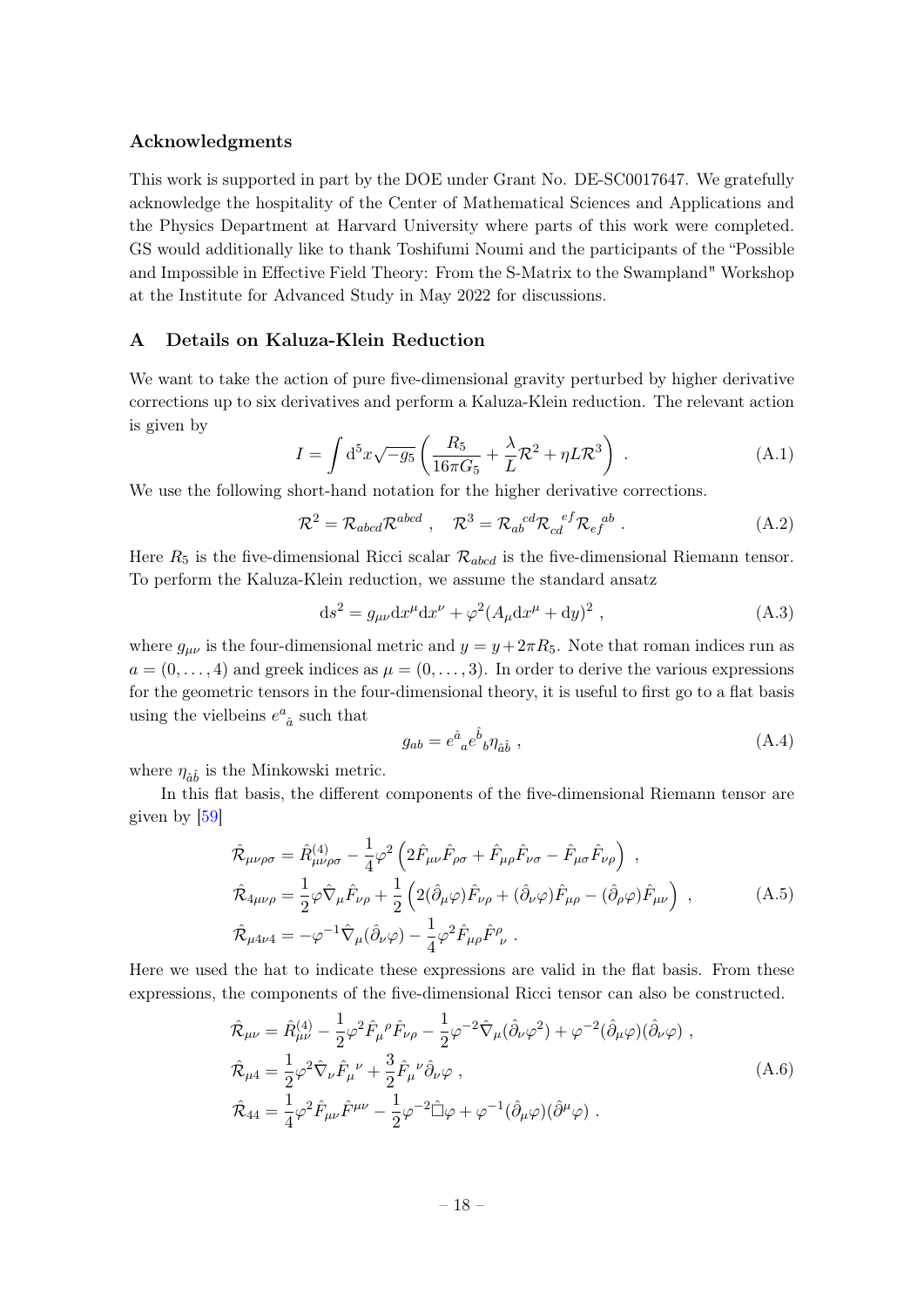We can transform these expressions back to the non-flat basis using the vielbeins. Explicitly, in the directions we compactify over they are

$$
e^{\hat{\mu}}_4 = 0 \ , \quad e^{\hat{4}}_{\ \mu} = \varphi A_{\mu} \ , \quad e^{\hat{4}}_4 = \varphi \ . \tag{A.7}
$$

Then, by appropriately contracting the expressions [\(A.5\)](#page-18-1) we can obtain four-dimensional expressions for the higher derivative corrections  $\mathcal{R}^2$  and  $\mathcal{R}^3$ . For our purposes, it will be enough to leave them in their five-dimensional form. The four-dimensional expression for the Ricci scalar is

$$
R_5 = R_4 - \frac{1}{4}\varphi^2 F_{\mu\nu}F^{\mu\nu} - \varphi^{-2}\Box\varphi^2 + 2\varphi^{-2}(\partial_\mu\varphi)(\partial^\mu\varphi) . \tag{A.8}
$$

Integrating over the  $y$  direction, the four-dimensional action becomes

$$
I = \frac{1}{16\pi G_4} \int d^4x \sqrt{-g_4} \varphi \left( R_4 - \frac{1}{4} \varphi^2 F_{\mu\nu} F^{\mu\nu} \right) + 2\pi R \int d^4x \sqrt{-g_4} \varphi \left( \frac{\lambda}{L} \mathcal{R}^2 + \eta L \mathcal{R}^3 \right) \tag{A.9}
$$

The four-dimensional Newton constant is  $G_4 = G_5/(2\pi R_5)$ . This is the action in the string frame. Performing a Weyl transformation we can bring it to the Einstein frame. Under a transformation of the form  $\tilde{g}_{ab} = e^{2\omega} g_{ab}$  the relevant quantities transform as

$$
\sqrt{-\tilde{g}_d} = e^{d\omega} \sqrt{-g_d} ,
$$
  
\n
$$
\tilde{R}_d = e^{-2\omega} \left( R_d - 2(d-1) \Box \omega - (d-2)(d-1) (\partial_a \omega) (\partial^a \omega) \right) ,
$$
\n
$$
\tilde{W}^a_{bcd} = W^a_{bcd} .
$$
\n(A.10)

Here  $\mathcal{W}^a_{bcd}$  is the Weyl tensor, which is invariant under Weyl transformations. Because we are interested in vacuum solution in five dimensions, the five-dimensional Riemann tensor is equal to the five-dimensional Weyl tensor. This implies that the higher derivative terms transform covariantly under Weyl transformations as

$$
\tilde{\mathcal{R}}^2 = e^{-4\omega} \mathcal{R}^2 ,
$$
\n
$$
\tilde{\mathcal{R}}^3 = e^{-6\omega} \mathcal{R}^3 .
$$
\n(A.11)

Identifying  $\tilde{g}_{\mu\nu}$  as the string frame metric and taking  $e^{2\omega}\varphi = 1$  puts the action in the Einstein frame. Finally, introducing a canonically normalized scalar field  $\omega = \Phi/\sqrt{12}$  we obtain the final form of the action

$$
I = \frac{1}{16\pi G_4} \int d^4x \sqrt{-g_4} \left( R_4 - \frac{1}{2} (\partial_\mu \Phi)(\partial^\mu \Phi) - \frac{1}{4} e^{-\sqrt{3}\Phi} F_{\mu\nu} F^{\mu\nu} \right) + 2\pi R_5 \int d^4x \sqrt{-g_4} \left( \frac{\lambda}{L} e^{-\Phi/\sqrt{3}} \mathcal{R}^2 + \eta L e^{-2\Phi/\sqrt{3}} \mathcal{R}^3 \right) .
$$
 (A.12)

## References

<span id="page-19-0"></span>[1] N. Arkani-Hamed, L. Motl, A. Nicolis, and C. Vafa, The String landscape, black holes and gravity as the weakest force, JHEP 06 (2007) 060, [[hep-th/0601001](http://arxiv.org/abs/hep-th/0601001)].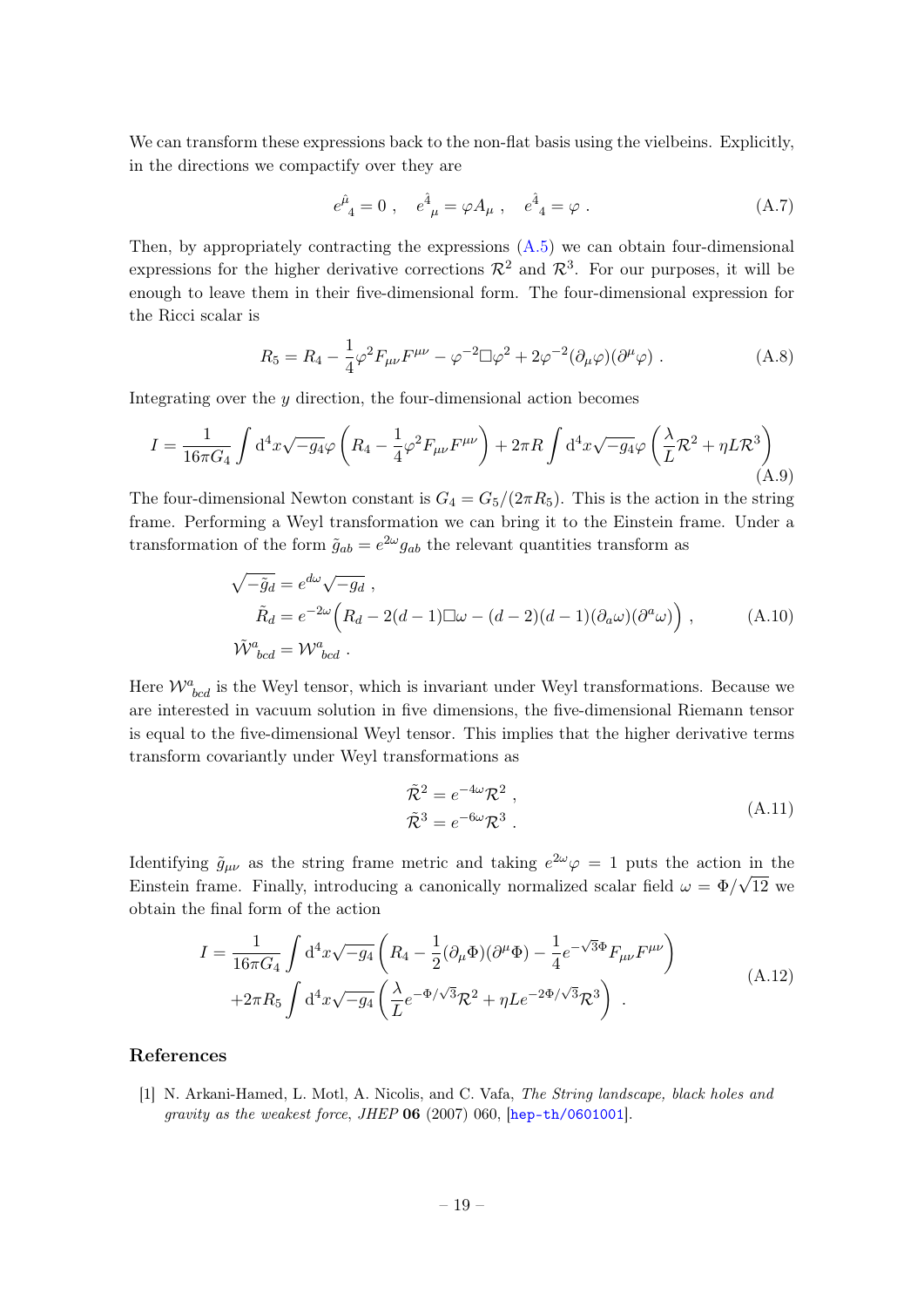- <span id="page-20-0"></span>[2] H. Ooguri and C. Vafa, Non-supersymmetric AdS and the Swampland, Adv. Theor. Math. Phys. 21 (2017) 1787–1801, [[arXiv:1610.01533](http://arxiv.org/abs/1610.01533)].
- <span id="page-20-1"></span>[3] B. Freivogel and M. Kleban, Vacua Morghulis,  $arXiv:1610.04564$ .
- <span id="page-20-2"></span>[4] B. Heidenreich, M. Reece, and T. Rudelius, Evidence for a sublattice weak gravity conjecture, JHEP 08 (2017) 025, [[arXiv:1606.08437](http://arxiv.org/abs/1606.08437)].
- [5] M. Montero, G. Shiu, and P. Soler, The Weak Gravity Conjecture in three dimensions, JHEP 10 (2016) 159, [[arXiv:1606.08438](http://arxiv.org/abs/1606.08438)].
- <span id="page-20-3"></span>[6] S. Andriolo, D. Junghans, T. Noumi, and G. Shiu, A Tower Weak Gravity Conjecture from Infrared Consistency, Fortsch. Phys. 66 (2018), no. 5 1800020, [[arXiv:1802.04287](http://arxiv.org/abs/1802.04287)].
- <span id="page-20-4"></span>[7] S.-J. Lee, W. Lerche, and T. Weigand, Tensionless Strings and the Weak Gravity Conjecture, JHEP 10 (2018) 164, [[arXiv:1808.05958](http://arxiv.org/abs/1808.05958)].
- [8] S.-J. Lee, W. Lerche, and T. Weigand, A Stringy Test of the Scalar Weak Gravity Conjecture, Nucl. Phys. B 938 (2019) 321–350, [[arXiv:1810.05169](http://arxiv.org/abs/1810.05169)].
- [9] S.-J. Lee, W. Lerche, and T. Weigand, Modular Fluxes, Elliptic Genera, and Weak Gravity Conjectures in Four Dimensions, JHEP 08 (2019) 104, [[arXiv:1901.08065](http://arxiv.org/abs/1901.08065)].
- [10] L. Aalsma, A. Cole, and G. Shiu, Weak Gravity Conjecture, Black Hole Entropy, and Modular Invariance, JHEP 08 (2019) 022, [[arXiv:1905.06956](http://arxiv.org/abs/1905.06956)].
- [11] N. Gendler and I. Valenzuela, Merging the weak gravity and distance conjectures using BPS extremal black holes, JHEP 01 (2021) 176, [[arXiv:2004.10768](http://arxiv.org/abs/2004.10768)].
- <span id="page-20-5"></span>[12] D. Klaewer, S.-J. Lee, T. Weigand, and M. Wiesner, *Quantum corrections in 4d N = 1* infinite distance limits and the weak gravity conjecture, JHEP 03 (2021) 252, [[arXiv:2011.00024](http://arxiv.org/abs/2011.00024)].
- <span id="page-20-6"></span>[13] D. Harlow, Wormholes, Emergent Gauge Fields, and the Weak Gravity Conjecture, JHEP 01 (2016) 122, [[arXiv:1510.07911](http://arxiv.org/abs/1510.07911)].
- <span id="page-20-7"></span>[14] M. Montero, A Holographic Derivation of the Weak Gravity Conjecture, JHEP 03 (2019) 157, [[arXiv:1812.03978](http://arxiv.org/abs/1812.03978)].
- <span id="page-20-8"></span>[15] M. Montero, T. Van Riet, and G. Venken, Festina Lente: EFT Constraints from Charged Black Hole Evaporation in de Sitter, JHEP 01 (2020) 039, [[arXiv:1910.01648](http://arxiv.org/abs/1910.01648)].
- <span id="page-20-9"></span>[16] M. Montero, C. Vafa, T. Van Riet, and G. Venken, The FL bound and its phenomenological implications, JHEP 10 (2021) 009, [[arXiv:2106.07650](http://arxiv.org/abs/2106.07650)].
- <span id="page-20-10"></span>[17] Y. Kats, L. Motl, and M. Padi, Higher-order corrections to mass-charge relation of extremal black holes, JHEP 12 (2007) 068, [[hep-th/0606100](http://arxiv.org/abs/hep-th/0606100)].
- [18] C. Cheung, J. Liu, and G. N. Remmen, Proof of the Weak Gravity Conjecture from Black Hole Entropy, JHEP 10 (2018) 004, [[arXiv:1801.08546](http://arxiv.org/abs/1801.08546)].
- <span id="page-20-11"></span>[19] Y. Hamada, T. Noumi, and G. Shiu, Weak Gravity Conjecture from Unitarity and Causality, Phys. Rev. Lett. 123 (2019), no. 5 051601,  $arXiv:1810.03637$ .
- [20] S. Cremonini, C. R. T. Jones, J. T. Liu, and B. McPeak, Higher-Derivative Corrections to Entropy and the Weak Gravity Conjecture in Anti-de Sitter Space, JHEP 09 (2020) 003, [[arXiv:1912.11161](http://arxiv.org/abs/1912.11161)].
- [21] C. R. T. Jones and B. McPeak, The Black Hole Weak Gravity Conjecture with Multiple Charges, JHEP 06 (2020) 140, [[arXiv:1908.10452](http://arxiv.org/abs/1908.10452)].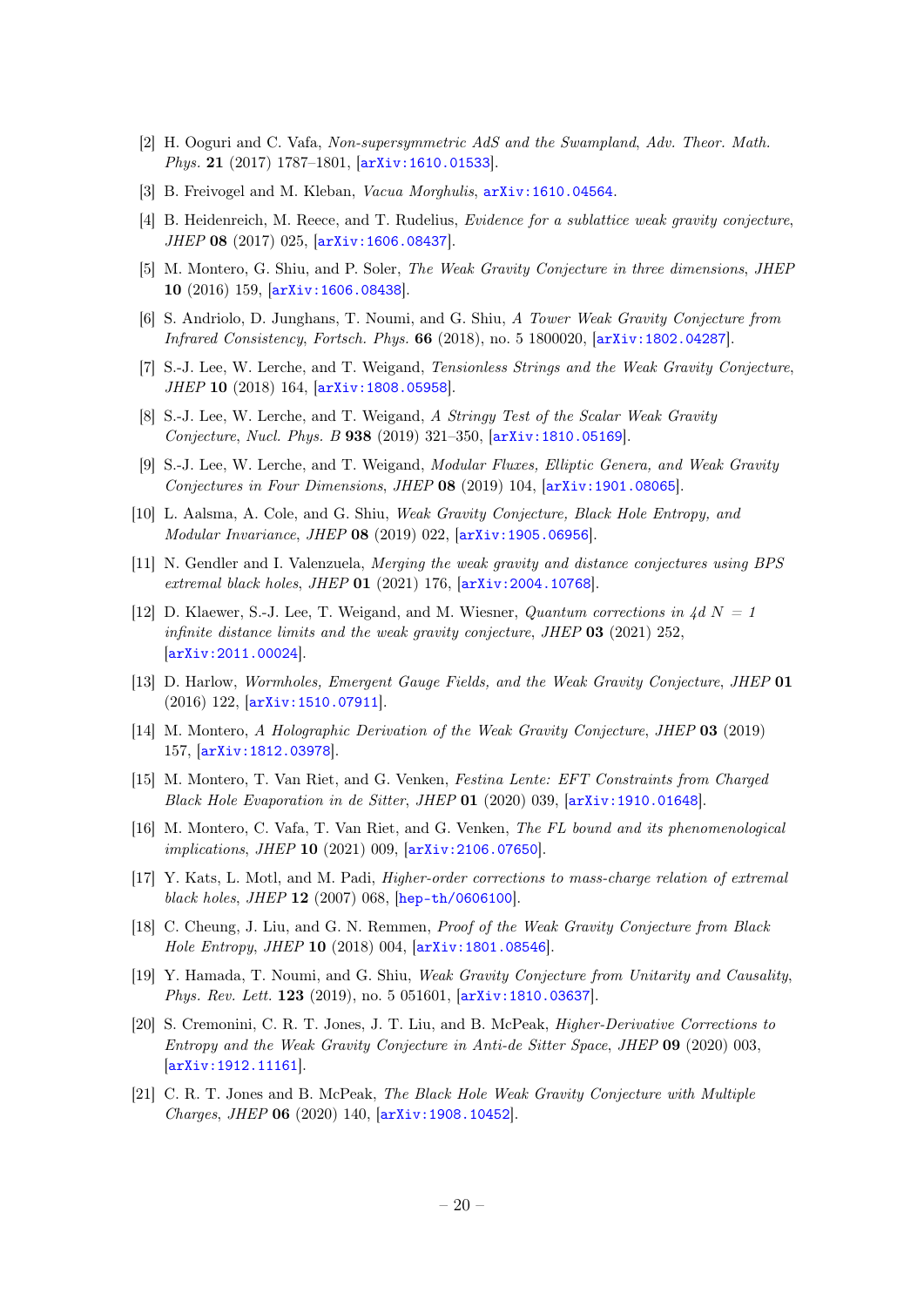- [22] P. A. Cano, S. Chimento, R. Linares, T. Ortín, and P. F. Ramírez,  $\alpha'$  corrections of Reissner-Nordström black holes, JHEP 02 (2020) 031, [[arXiv:1910.14324](http://arxiv.org/abs/1910.14324)].
- [23] P. A. Cano, T. Ortín, and P. F. Ramirez, On the extremality bound of stringy black holes, JHEP 02 (2020) 175, [[arXiv:1909.08530](http://arxiv.org/abs/1909.08530)].
- <span id="page-21-12"></span>[24] S. Cremonini, C. R. T. Jones, J. T. Liu, B. McPeak, and Y. Tang, NUT charge weak gravity conjecture from dimensional reduction, Phys. Rev. D 103 (2021), no. 10 106011, [[arXiv:2011.06083](http://arxiv.org/abs/2011.06083)].
- <span id="page-21-0"></span>[25] P. A. Cano, T. Ortín, A. Ruipérez, and M. Zatti, Non-supersymmetric black holes with  $\alpha'$ corrections, JHEP 03 (2022) 103, [[arXiv:2111.15579](http://arxiv.org/abs/2111.15579)].
- <span id="page-21-1"></span>[26] B. Bellazzini, M. Lewandowski, and J. Serra, Positivity of Amplitudes, Weak Gravity Conjecture, and Modified Gravity, Phys. Rev. Lett. 123 (2019), no. 25 251103, [[arXiv:1902.03250](http://arxiv.org/abs/1902.03250)].
- <span id="page-21-2"></span>[27] N. Arkani-Hamed, Y.-t. Huang, J.-Y. Liu, and G. N. Remmen, Causality, unitarity, and the weak gravity conjecture, JHEP 03 (2022) 083, [[arXiv:2109.13937](http://arxiv.org/abs/2109.13937)].
- <span id="page-21-3"></span>[28] G. J. Loges, T. Noumi, and G. Shiu, Thermodynamics of 4D Dilatonic Black Holes and the Weak Gravity Conjecture, Phys. Rev. D 102 (2020), no. 4 046010, [[arXiv:1909.01352](http://arxiv.org/abs/1909.01352)].
- <span id="page-21-4"></span>[29] G. J. Loges, T. Noumi, and G. Shiu, Duality and Supersymmetry Constraints on the Weak Gravity Conjecture, JHEP 11 (2020) 008, [[arXiv:2006.06696](http://arxiv.org/abs/2006.06696)].
- <span id="page-21-5"></span>[30] L. Alberte, C. de Rham, S. Jaitly, and A. J. Tolley, Positivity Bounds and the Massless Spin-2 Pole, Phys. Rev. D 102 (2020), no. 12 125023, [[arXiv:2007.12667](http://arxiv.org/abs/2007.12667)].
- <span id="page-21-6"></span>[31] J. Tokuda, K. Aoki, and S. Hirano, Gravitational positivity bounds, JHEP 11 (2020) 054, [[arXiv:2007.15009](http://arxiv.org/abs/2007.15009)].
- <span id="page-21-7"></span>[32] J. Henriksson, B. McPeak, F. Russo, and A. Vichi, *Bounding Violations of the Weak Gravity* Conjecture, [arXiv:2203.08164](http://arxiv.org/abs/2203.08164).
- <span id="page-21-8"></span>[33] P. A. Cano and A. Ruipérez, *Leading higher-derivative corrections to Kerr geometry, JHEP* 05 (2019) 189, [[arXiv:1901.01315](http://arxiv.org/abs/1901.01315)]. [Erratum: JHEP 03, 187 (2020)].
- <span id="page-21-16"></span>[34] H. S. Reall and J. E. Santos, *Higher derivative corrections to Kerr black hole* thermodynamics, JHEP 04 (2019) 021, [[arXiv:1901.11535](http://arxiv.org/abs/1901.11535)].
- <span id="page-21-9"></span>[35] L. Aalsma, Corrections to extremal black holes from Iyer-Wald formalism, Phys. Rev. D 105 (2022), no. 6 066022, [[arXiv:2111.04201](http://arxiv.org/abs/2111.04201)].
- <span id="page-21-13"></span>[36] S. Andriolo, T.-C. Huang, T. Noumi, H. Ooguri, and G. Shiu, Duality and axionic weak gravity, Phys. Rev. D 102 (2020), no. 4 046008, [[arXiv:2004.13721](http://arxiv.org/abs/2004.13721)].
- <span id="page-21-14"></span>[37] S. Andriolo, G. Shiu, P. Soler, and T. Van Riet, Axion wormholes with massive dilaton, [arXiv:2205.01119](http://arxiv.org/abs/2205.01119).
- <span id="page-21-15"></span>[38] G. J. Loges, G. Shiu, and N. Sudhir, Complex Saddles and Euclidean Wormholes in the Lorentzian Path Integral, [arXiv:2203.01956](http://arxiv.org/abs/2203.01956).
- <span id="page-21-10"></span>[39] R. C. Myers and M. J. Perry, Black Holes in Higher Dimensional Space-Times, Annals Phys. 172 (1986) 304.
- <span id="page-21-11"></span>[40] J. Kaplan and S. Kundu, Closed Strings and Weak Gravity from Higher-Spin Causality, JHEP 02 (2021) 145, [[arXiv:2008.05477](http://arxiv.org/abs/2008.05477)].